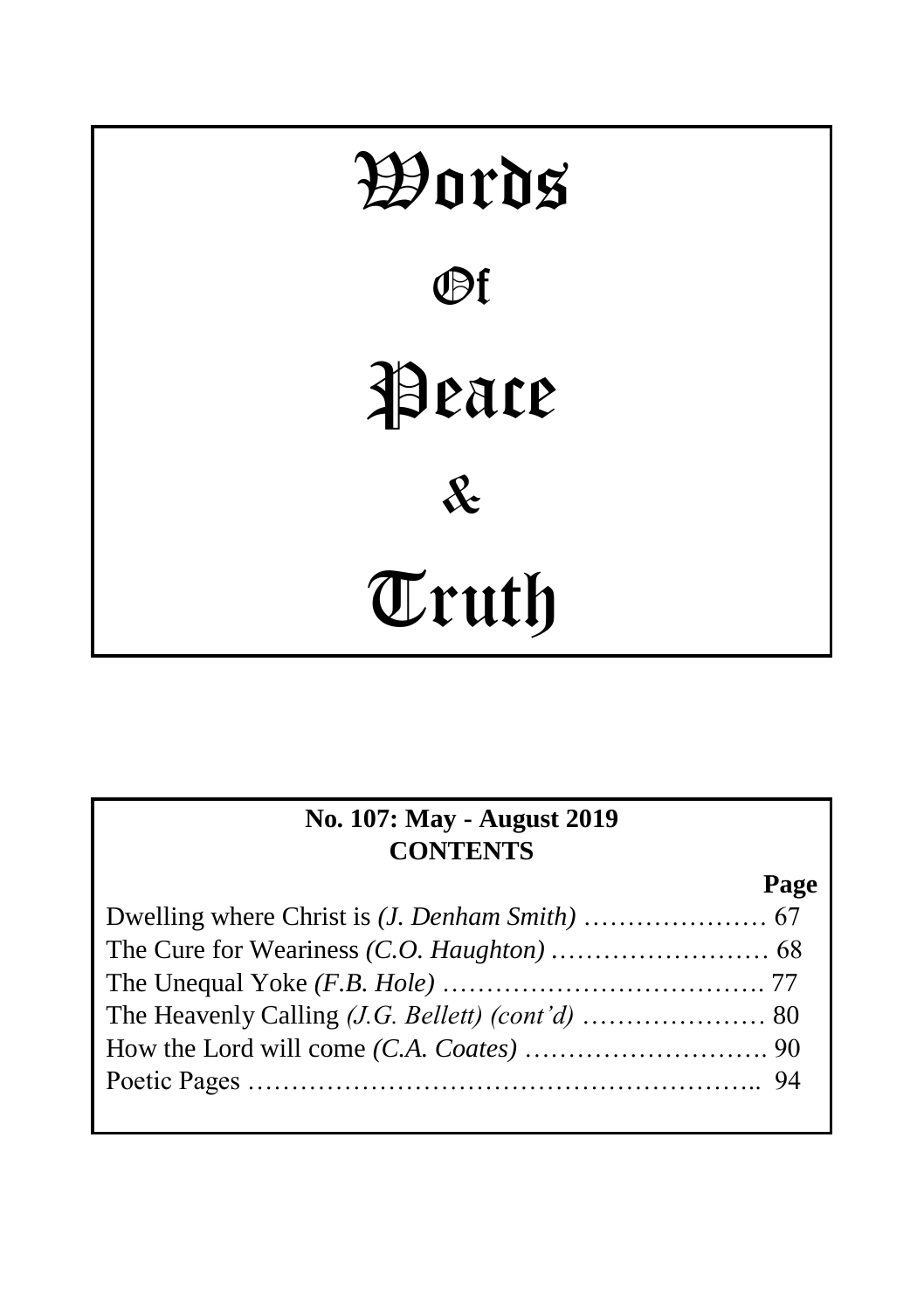# **WORDS OF PEACE & TRUTH** *(Esther 9:30; see also Zechariah 8:19 and Jeremiah 33:6)* **No. 107: May - August 2019 Editorial**

On reading through Jeremiah's prophecy recently I was struck by the number of times (about twenty) it is said that God's people had not hearkened to Him. The Concise Oxford English Dictionary defines "hearken" as an archaic word meaning "listen" but I am sure it means more than this. If I hear what someone says and disregard it, have I hearkened to him? In some places in Jeremiah instead of "not hearkened" we have "not obeyed the voice" in the King James Version, which I think gives the sense.

What a dreadful state the world around us is getting into because people are not hearkening to the teachings, injunctions and exhortations which God in His love and wisdom has set before us in the Holy Bible! Yet what authority, what convicting power, lies in the "the Scripture of truth" (Daniel 10:21). I read recently of a Christian who refused to answer an argumentative gainsayer except by texts of Scripture; the disbeliever was at first irritated by this but was subsequently convicted and converted; see Hebrews 4:12.

But how about us as professed believers? Do we hearken to what we read in the Bible – actually submit to what its words plainly mean? Alas, the clear meaning of many passages is today offset by being related to past cultures, or (badly) re-translated or reinterpreted, or deemed unimportant – often so that we can avoid being seen as different from people in the present evil world around us. Let us be more like our dear Lord and Saviour who always hearkened to His Father (Isaiah 50:4), despite the suffering entailed, and who fulfilled His will in every detail. *G.S.B.*

*Editor: Geoffrey Bacon, 58 Byron Avenue, Coulsdon, Surrey, England.CR5 2JR Website: [www.wordsofpeaceandtruth.co.uk](http://www.wordsofpeaceandtruth.co.uk/) E-Mail: [bacon707@btinternet.com](mailto:bacon707@btinternet.com) Tel: 020-8660.2915*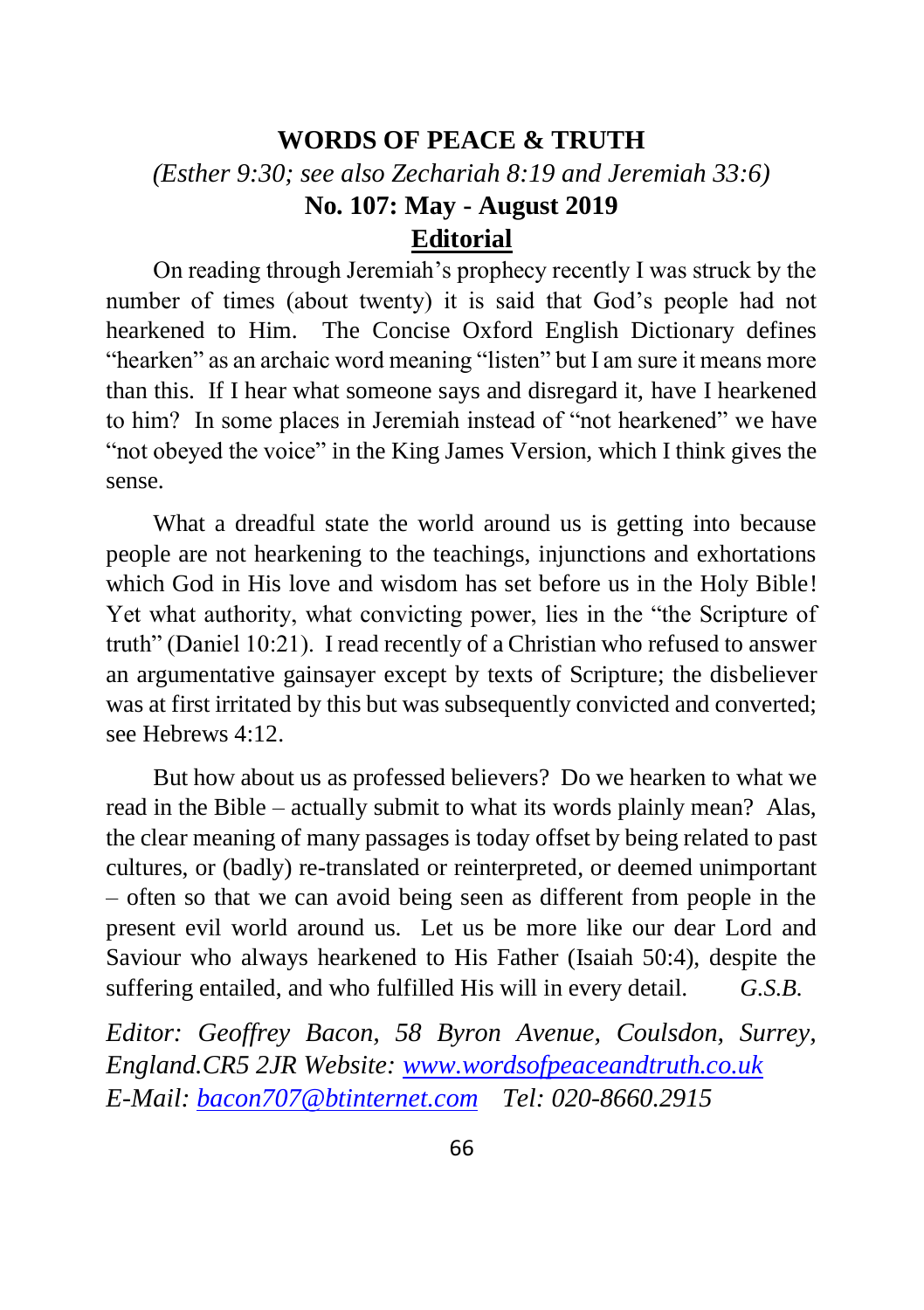### **DWELLING IN SPIRIT WHERE CHRIST IS**

What we want, as Christians, is to be lifted up, in our lives and characters, into a height much higher than the level with which too many are satisfied. But this we can never be until we realise the place which God has given us; for we must know the place itself, and our right to be in it, before we can cultivate the character suited to it. Even now we are "raised up together, and made to sit together in heavenly places in Christ Jesus" (Ephesians 2:6). Did we estimate ourselves thus, it would give the character of wrong to everything, however small, which did not comport with Him. That which put us into such a place was grace, and that which keeps us before God is the same: we are kept by the precious blood of Christ, the value of which has been paced to our account. We are kept by Christ in the very secret place of God, where our sins and our iniquities are remembered no more, and where, as before God, unblameable and in love *(Eph. 1:4),* we are without spot or blemish, "complete in Him" (Colossians 2:10). That we are there is not a matter of attainment on our part; we are there by grace. But it is a matter of attainment that our life correspond therewith. There can be no failure as to our standing before God; there may be – alas, there is – as to our life.

In order practically to live a life of holiness and righteousness, we must dwell in spirit where Christ is, and by communion with Him through the Word enjoy what He is in Himself, and what He is there doing for us. In Hebrews we are told that He appears in the presence of God for us *(ch. 9, v. 24)*. In John 13 the Lord said, as if already gone to the Father, "If I wash thee not, thou hast no part with Me" (ch. 13, v. 8); as if He had said, "If I am to have you at all, I must keep you clean; if I keep you not, you cannot be with Me."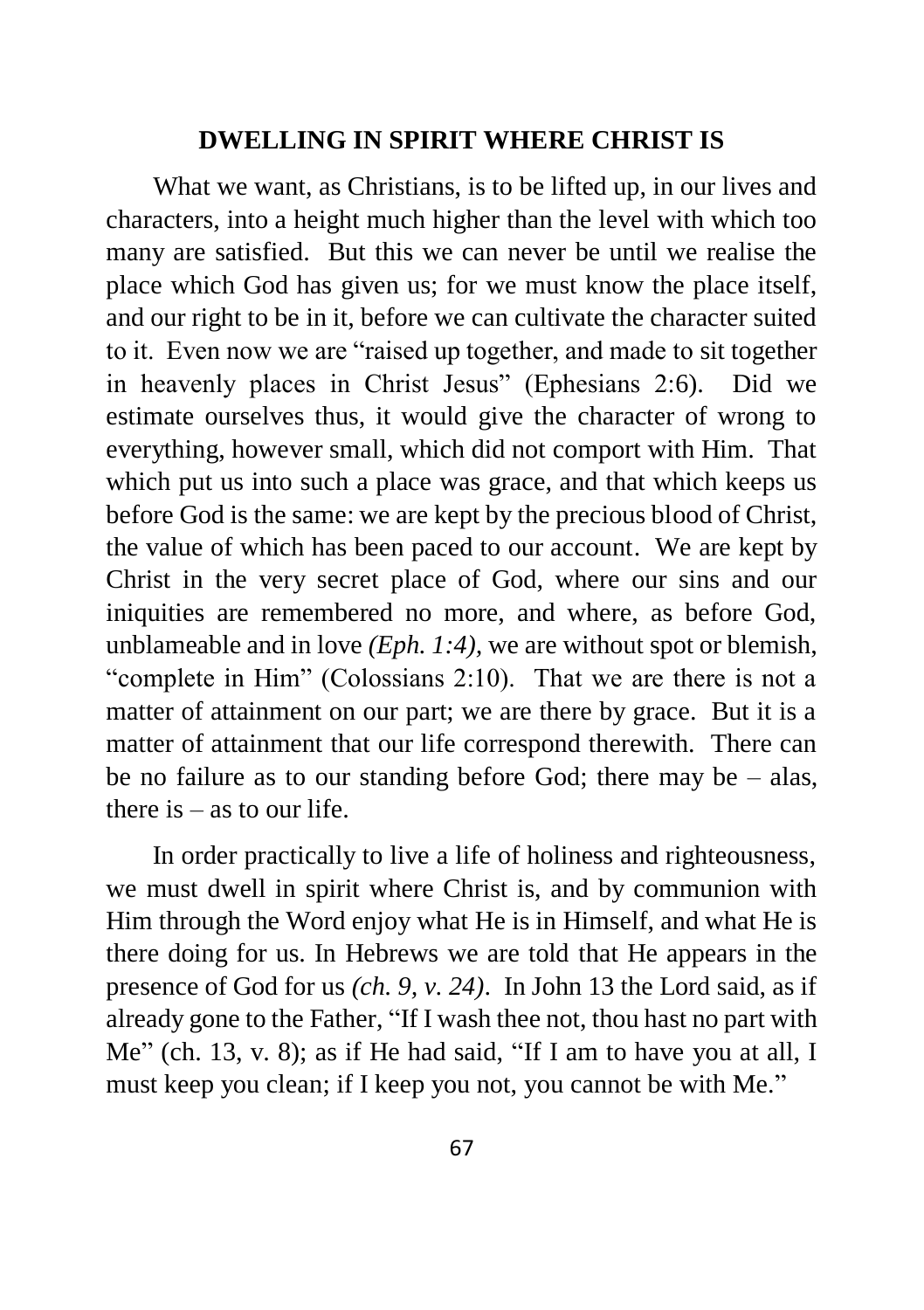As Moses kept his flock in Midian "far removed from all the defilements and entanglements of Egypt," so in our divine Midian the Lord, in the presence of His Father, is keeping us. It is through Him our faith does not fail.

Were we to live more in spirit, with the Lord where He is, we should be holier and happier here. Moreover, our practical conduct would be such that no place would be given for the darts of the enemy to penetrate, and our love would be manifest. "I find few," said Hewitson, "who seem to love the Lord as His redeemed ones should. Often do I feel longings for a higher sort of fellowship than I am privileged to enjoy, at least with saints." The fellowship of saints, to be of value, must come of fellowship with the Lord. Were we in company with Him more, it would soon be blessedly felt in our own souls, not only in correcting the levity natural to the heart, but in giving power for every good word and work. Such a life is felt by others; for, living in communion with Him where He is, we bring with us the blessed tone of it where we are. As ships from the balmy isles betray whence they have come by the very fragrance of the spices they bring, so we should ever, in our dealings with others, bring a savour of the scene whence we too have consciously come.

*From "The Brides of Scripture" by J. Denham Smith (1817-1889).*

# **THE CURE FOR WEARINESS**

WHO does not know what it is, sometime or other, to feel weary, disappointed with oneself, overcome by failures, irritated because things that usually go right persist in going wrong, or tired of the monotony of life or the vanity of worldly pursuits, aggravated with others and even perhaps (though we might not like to own it) complaining against God!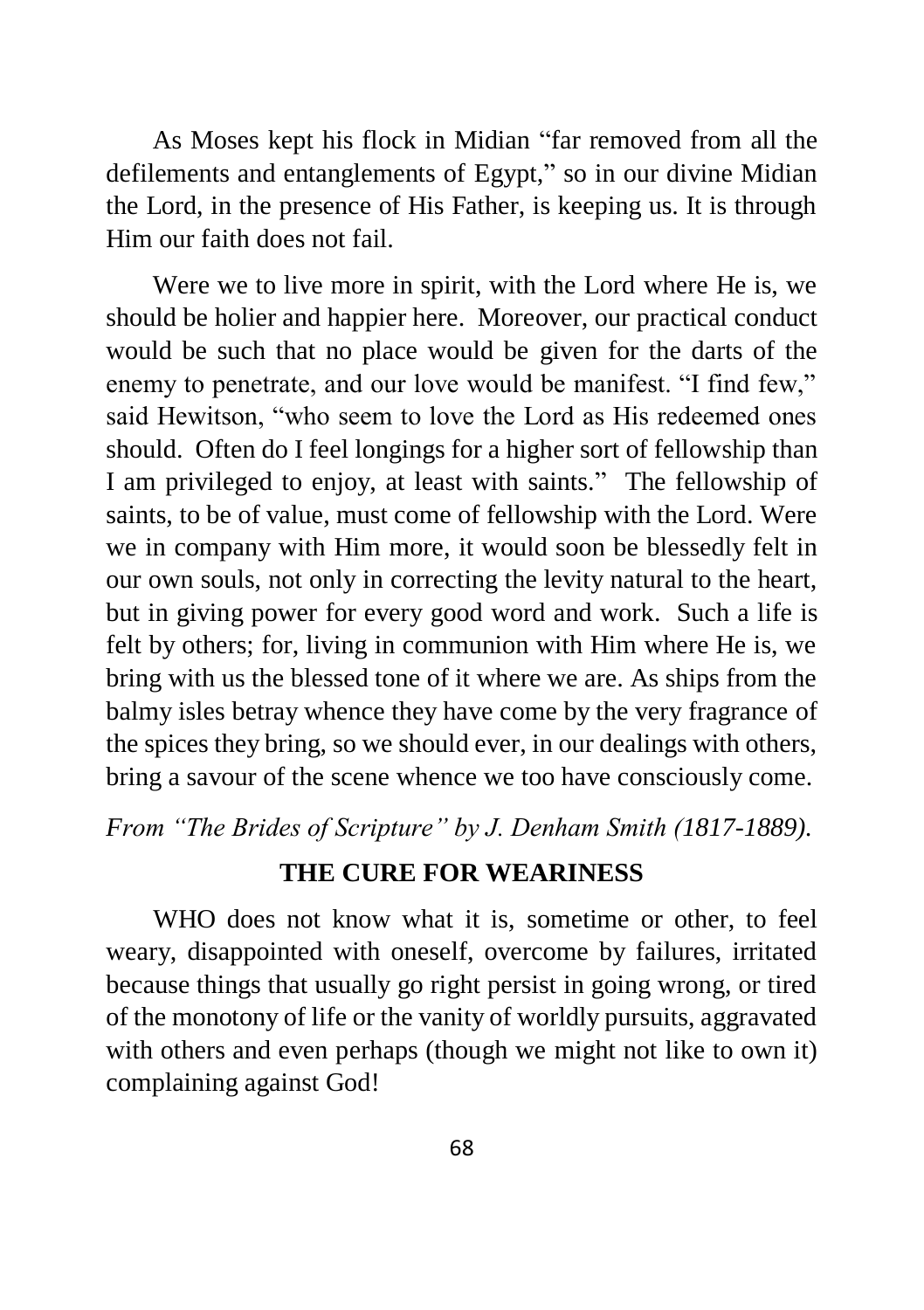There is but one cure for it, and that is real REST. If it is a case of physical weariness, we know well enough that the body must be rested; if it is mental weariness, sleep is required. But what I refer to is a weariness of the *soul*, and I believe – indeed, thousands have proved – that the lasting cure for this is found completely outside of oneself in a living Person – JESUS. "Come unto me," said JESUS "all ye that labour and are heavy laden, and I will give you rest. Take My yoke upon you, and learn from Me; for I am meek and lowly in heart: and ye shall find rest unto your souls" (Matthew 11:28, 29).

Now if the soul is at rest, it is remarkable how bodily weariness is eased, and even the mind stimulated, so that it will be for the reader's benefit in every way, I trust, to consider a few conditions set out below that produce this soul weariness, and the way to obtain the cure.

## **l. Weary of the World.**

"Hast thou wandered on till wearied Of the broken founts below? Cold the heart that long hath held thee From the Heart that loved thee so."

The attractions that the world has to offer  $-$  and they are many and varied: amusements, sports, societies, music, art, sciences, professions, and everything leading to fame – lose all their charm when a heart gets world-weary. "I have come to the conclusion," a man once said, who had tried it, "that the world is like a bubble." For a moment a bubble may be fascinatingly beautiful, but then dark spots appear; it bursts, and nothing isleft.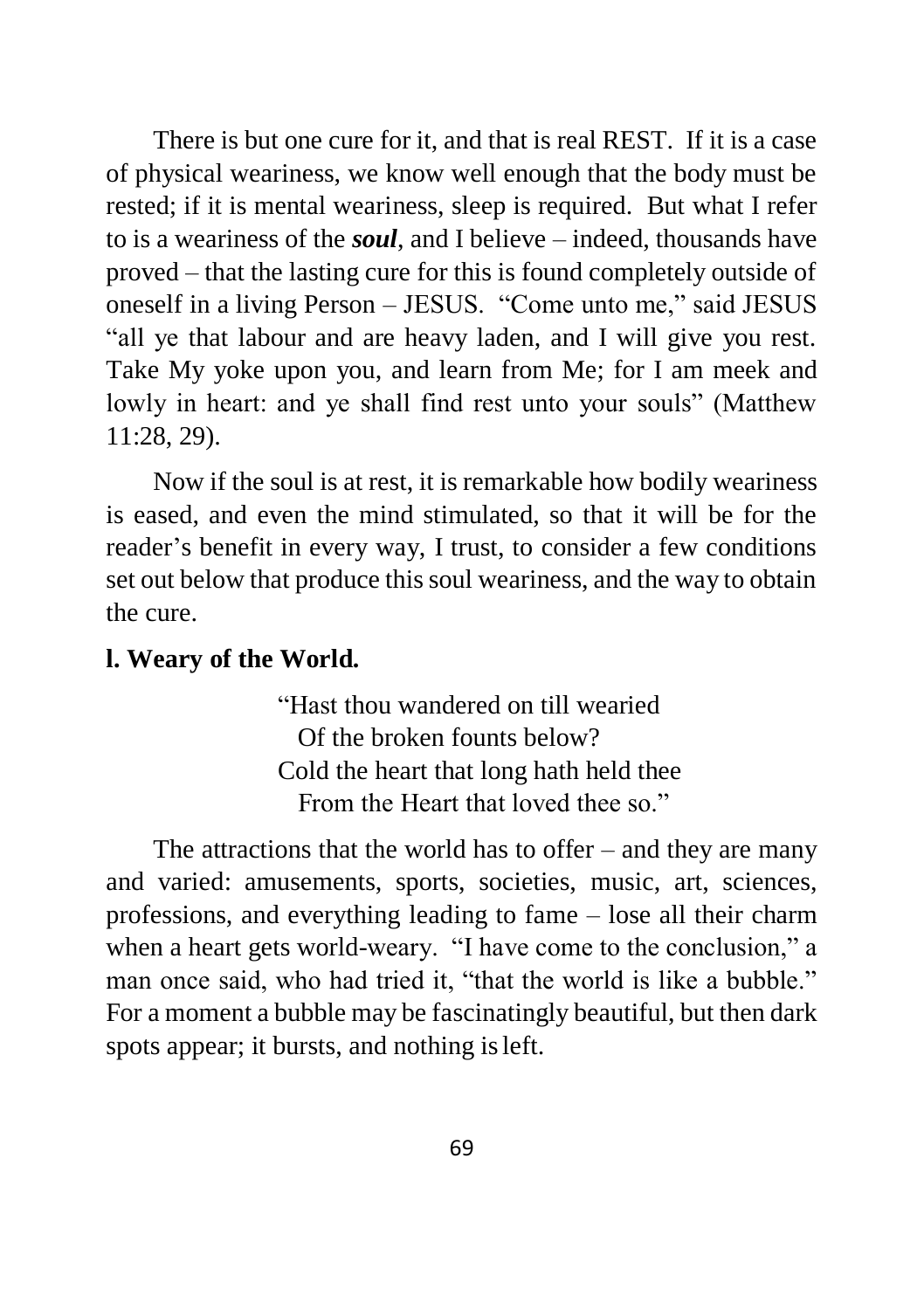It was a heavy heart that came to Sychar's well that day when the Samaritan woman brought her pot to be refilled *(John 4).* How perfectly the Saviour knew it as He sat waiting for her! "Whosoever drinketh of this water shall thirst again," were His words, and their echo comes down the ages to the present day. The well is deep, but not the water; the effort to obtain is great and the reward is little. Weary soul,

YOU ARE OFFERED "LIVING WATER."

"Whosoever drinketh of this water shall thirst again: but whosoever drinketh of the water that I shall give him shall never thirst; but the water that l shall give him shall be in him a well of water springing up into everlasting life" (John 4:13, 14). These are no vain words. They are spoken by one who was weary Himself, "wearied with his journey" of faithfulness and holy devotion to God. Get alone in His presence, and let Him reveal to you what a poor, worthless life yours has been; then let Him show you something of His own grace and compassion, the One who has come to seek worshippers for the Father.

Does your heart long after something that you cannot express? "HE satisfieth the longing soul" (Psalm 107:9); something more stable than the world gives? "MY PEACE I give unto you: not as the world giveth, give I unto you" (John 14:27). Let this be your language:

> "Oh! fill me, Jesus Saviour, with Thy love; Lead, lead me to the living Fount above! Thither may I in simple faith draw nigh, And never to another fountain fly,

But unto Thee."

*(Mary Shackleton)*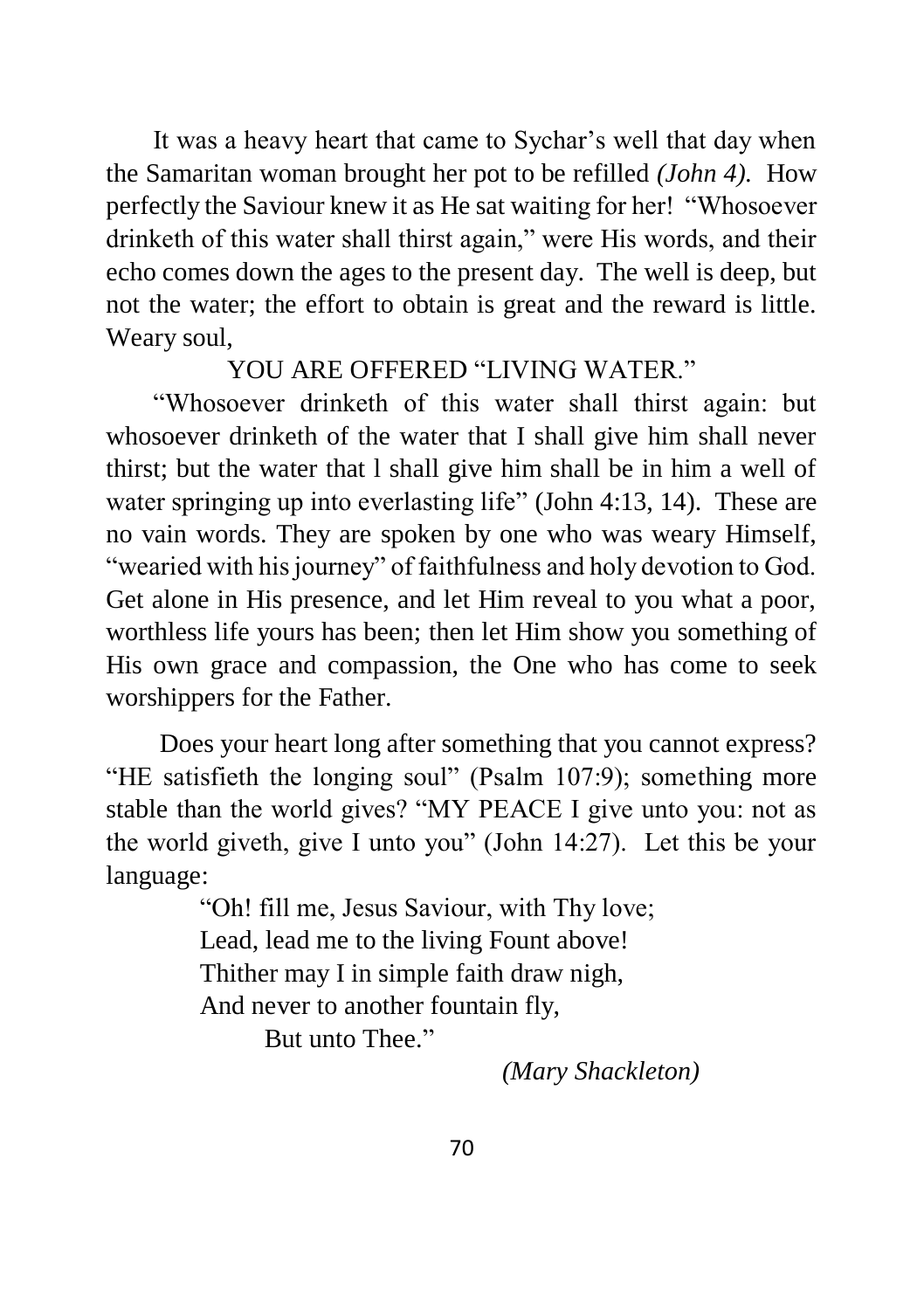Thus, and only thus, will you acquire the peace which passeth all understanding.

#### **2. Weary of Sin.**

Those who have in any degree struggled against sin know full well its terrible power, and the weariness that results when again and again one has broken down in hopeless failure, and is ready to call out from the depths, "O wretched man that I am! who shall deliver me?" (Romans 7:24). A chained prisoner may sleep blissfully and dream pleasant dreams of liberty. But soon he wakes up, feels his chain, and sees the barred windows and bolted door. He tries one scheme of escape after another, but each failure only shows him how securely he is held, and his heart grows sick and weary.

In the same way a sinner may go on without in the least feeling his need of Christ; but when he awakes he finds what a captive he is, and this awful struggle begins. Probably only God knows what the soul is passing through. It may be hidden from the most intimate friend. We do not like to burden others with our secret troubles, and as a rule we are too sensitive to own them. All the "works of the flesh" are hateful to God, and must go before we can stand in His favour.

Then is there no means of relief? Yes, alone in the presence of God we must unburden every secret. Our hearts may condemn us, and rightly so, when we have sinned, but "God is greater than our heart, and knoweth all things" (1 John 3:20). *He* does not condemn us, but if we are learning the awful depravity of our fallen nature, He wants to show us how much Christ suffered to remove it. He would turn our eyes to Calvary, to the Man who hung there on the cross as a curse and a shame. The jeering of the priests, the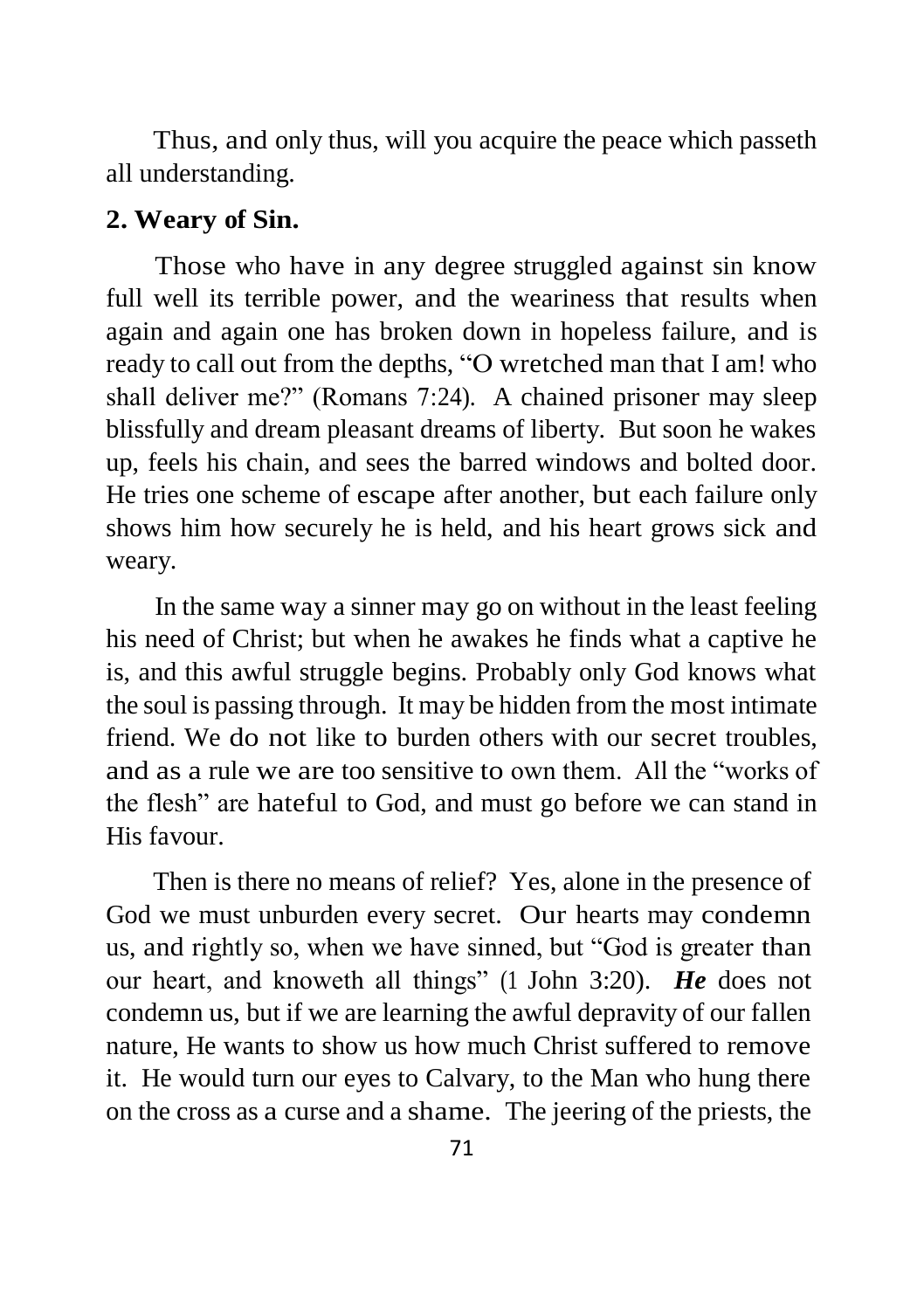wailing of the women, and the cold mockery of the soldiers as thev sat and stared at Him, were brought to an end by a fearful darkness that came over the whole land. And in that darkness for three hours the soul of Christ was brought into deep anguish, till those words were wrung from His lips, "My God, my God, why hast Thou forsaken Me?" Ah,

## HE WAS THE WEARY ONE THEN.

*His* was the thirsty soul. Judas had actually betraved Him. Peter, in spite of all his boasting, had denied Him, and the other disciples had forsaken Him. But, far more, the closest of all links was now broken – "Why hast Thou forsaken Me?" *(Matthew 27:46).* He had become the sin-bearer, and stroke after stroke of the sword of divine justice fell upon Him.

But at last another cry was heard  $-$  a glorious triumphant one: "It is finished" *(John 19:30).* Then He bowed His head and gave up His spirit. Never has there been, nor will there ever be a greater event than that! Eternally will God's relation to men depend on it, and it will be the endless theme of the redeemed!

> "My soul looks back to see The burden Thou didst bear, When hanging on th'accursèd tree, And knows her guilt was there."

*(Isaac Watts, 1709)*

There is nothing that loosens the chains of sin and removes the load from our spirits like the contemplation of this. It was when Christian in Bunyan's dream "came up to the cross" that his burden "loosed from off his shoulders and fell from off his back." "Then was Christian glad and lightsome and said with a merry heart, 'He hath given me rest by His sorrow and life by His death.' Then he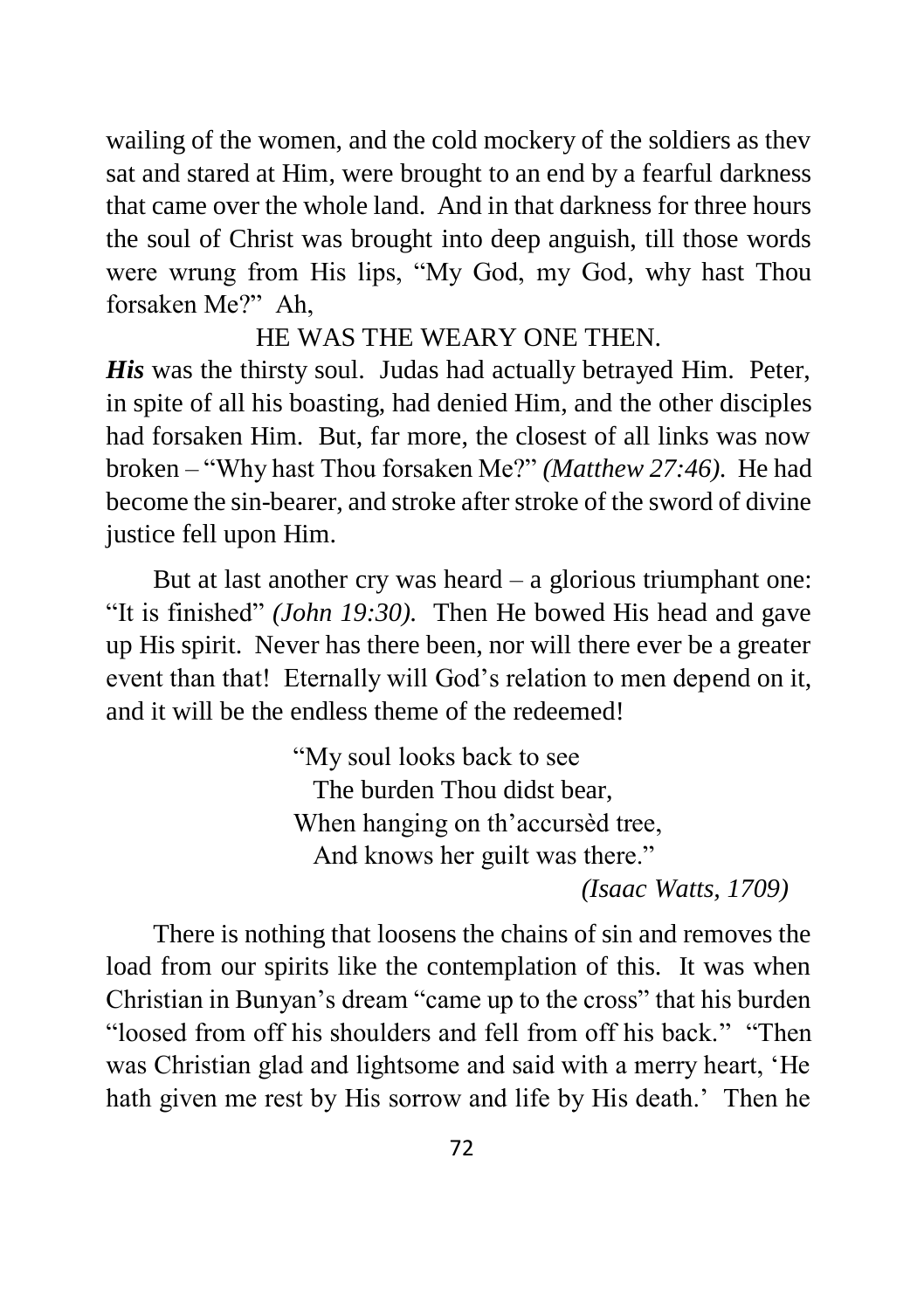stood awhile to look and wonder; for it was very surprising to him that the sight of the cross should thus ease him of his burden." Yet so it does. Here is the spot for the sin-distressed to get relief.

> "The tempest's awful voice was heard; O Lord, it broke on Thee! Thine open bosom was my ward; It bore the storm for me. Thy form was scarred, Thy visage marred; Now cloudless peace for me." *(Mrs. A.R. Cousin, 1824-1916)*

## **3. Weary of Circumstances.**

We may have turned away from the world and its vain pleasures, and may have got relief from the burden of sin, but we may still become weary. There are difficulties of circumstances, home cares, business worries, ill-health, pressure, bereavement, and a host of other troubles that come upon the saint as well as upon the sinner. But how sweet it is to know that the blessed Person from heaven who walked through this weary scene and "Himself took our infirmities, and bare our sicknesses" (Matthew 8:17), yea, and even went to the cross to remove our sins, is the same Person whom God has raised from the dead and seated in the heavens! And He is there to sustain us, comfort us and intercede for us on our chequered road.

> "It is good when our burdens are heavy to bear If they send us to Him and drive us to prayer. Every need is a boon, every sorrow is blest, When it leads us to put His great love to the test."

There is a well-known saying that "troubles are halved by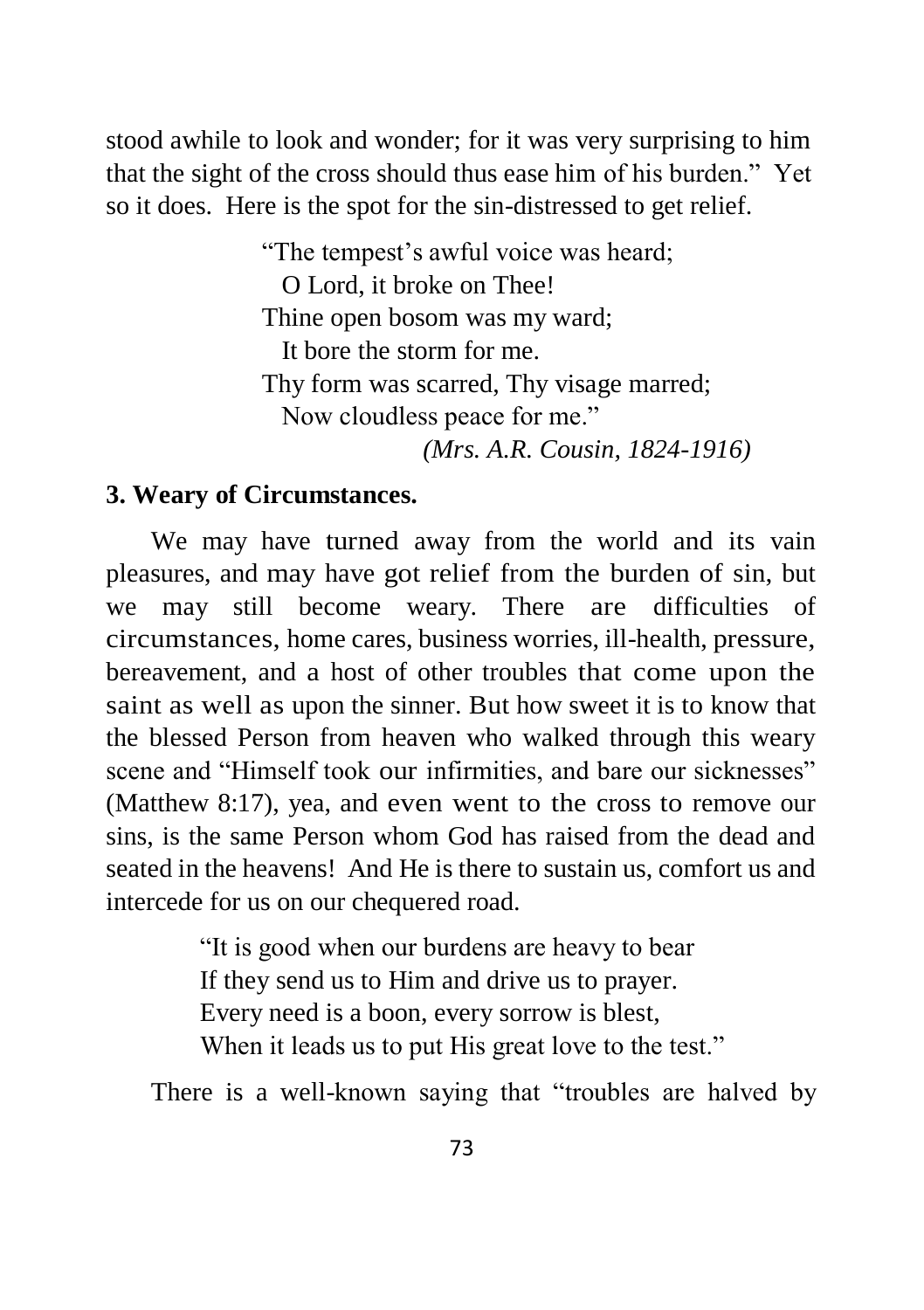sharing." But how gracious of the glorified Lord to deign to take not half but all our burden upon Himself! "Cast thy burden upon the Lord, and He shall sustain thee" (Psalm 55:22). The trouble is nothing to Him, but you are everything. His all-wise hand allowed it because He loved you and wanted to bring you nearer to Himself. You may not, while under the cloud of sorrow or pain, see the value of it, but be assured of this, "that

ALL THINGS WORK TOGETHER FOR GOOD to them that love God" (Romans 8:28). You may realise the gain long after when you go to see someone else in affliction. You are able to say, "I have passed through it myself, and know just what it is." Then God gives you a word of cheer. We have to become "learned" ourselves before we can "give a word in season to him that is weary" (Isaiah 50:4). May not this encourage you to bear the trial?

Perhaps you are a sufferer. What unspeakable joy it will be to you when you are safely gathered home, that in any degree you have learned what suffering is, for you will be for ever in the company of the Lamb who suffered! Meanwhile in the secret of His presence strength is found, and a sweet calm that is foreign to the world around. I doubt if there is anything that gives men greater wonder and God greater praise than the sight of a Christian in the face of a severe, perhaps very sudden, calamity with a peaceful, resigned spirit that waits upon the Lord, and when the time comes knows how to act. Oh, that we knew more of it! "Even the youths shall faint and be weary, and the young men shall utterly fall: but they that wait upon the Lord shall renew their strength; they shall mount up with wings as eagles; they shall run, and not be weary; and they shall walk, and not faint" (lsaiah 40:30, 31).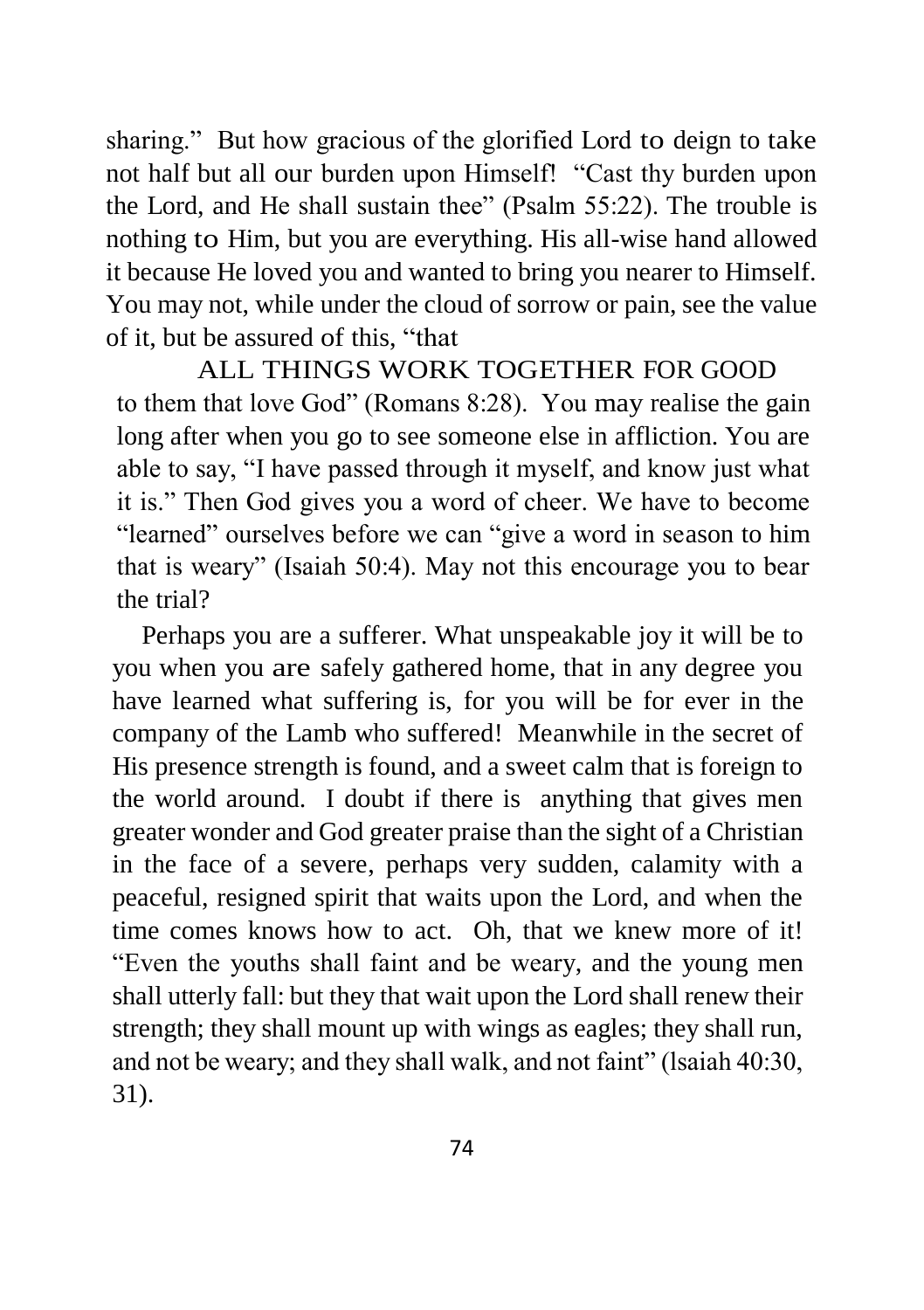"There is rest in the tender love That has trodden our path below; That has given us a place in the realms above, But can all our sorrows know! There is rest in the blessed yoke, That knows no will but His; That learns, from His path, and the words He spoke, What that loving patience is! Where He too has gone before Is the path which we have to tread; And it leads to the rest where sorrow's o'er, To the place where His steps have led."

*(J.N. Darby, 1879).*

## **4. Weary of Service.**

It is surely the wish of every heart that truly loves Christ to live here for His pleasure and to serve Him. Love delights to serve. There is a joy in it that is quite characteristic. "The love of Christ constraineth us; because we thus judge … that He died for all, that they which live should not henceforth live unto themselves, but unto Him which died for them, and rose again" (2 Corinthians 5:14, 15).

And yet even in such service it is possible to grow weary; in fact the most devoted servants of God have at times felt like giving up discouraged and depressed. (See Numbers 20:10 *[and 11:11- 15? – Ed.]*; 1 Kings 19:4; Acts 15:38.) The eye of faith grows dim, the work seems to yield no results, and it seems useless to go on. Some have laboured for years without apparent fruit, and is it any wonder that they feel like resigning? "Brethren … LET US NOT BE WEARY IN WELL-DOING: for in due season we shall reap, if we faint not" (Galatians 6:9). The stonebreaker knows that he may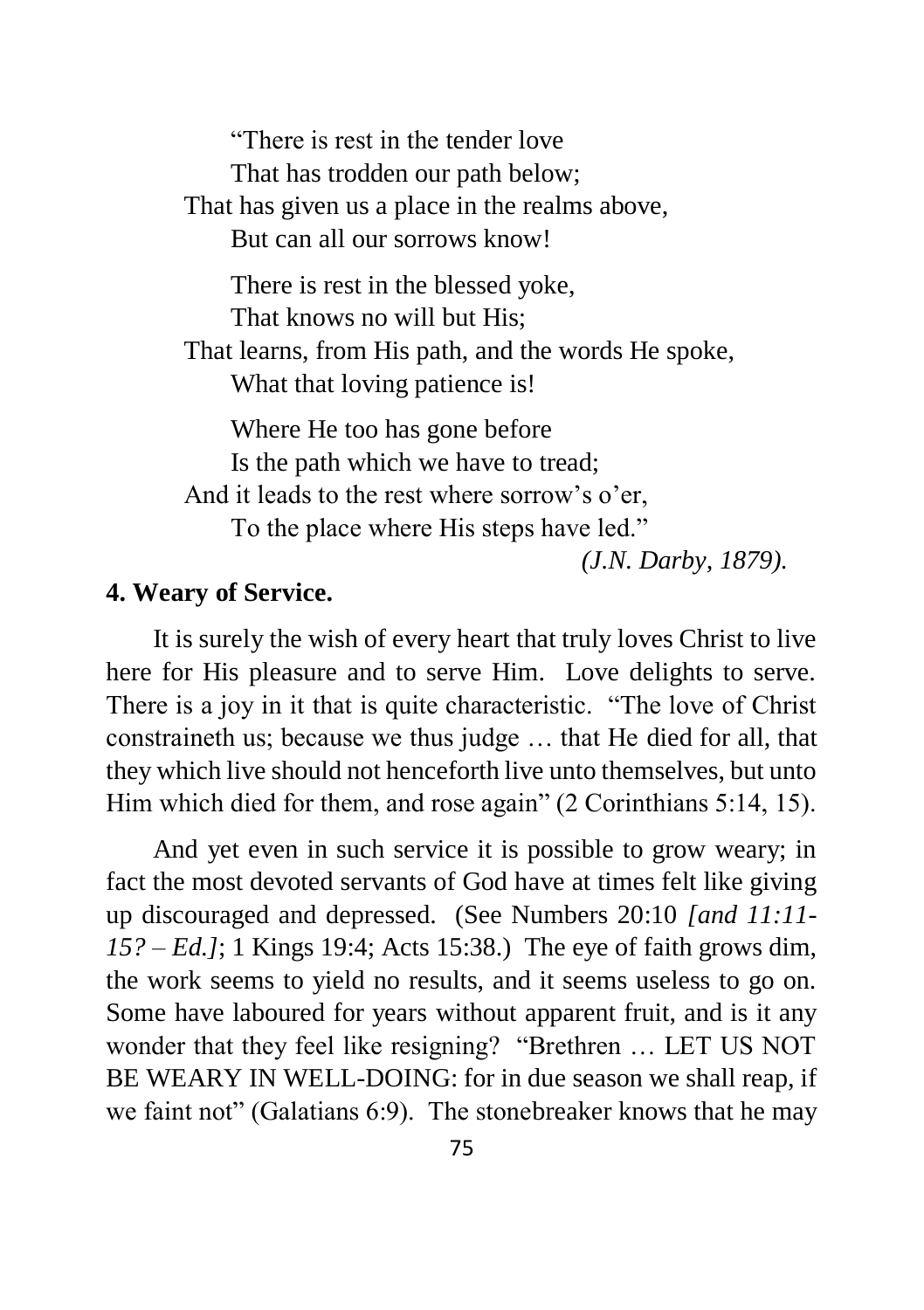have to hammer away for a long time at a stone without any apparent effect, but if he keeps on, it will eventually be shattered by one blow. And in any case, if a man has been employed to do a piece of work, his duty is to carry on, quite apart from the result.

But the Master delights to encourage his weary servants. When the disciples were on the sea tossed by the waves, we are told that He was "alone on the land" and "saw them toiling in rowing; for the wind was contrary" (Mark 6:47, 48). It was He who had constrained them to get into the ship. He saw them toiling, and at last He comes to them in the fourth watch of the night with those precious words, "BE OF GOOD CHEER: IT IS I."

On another night, many years after, He comes to one of His servants, whose earnest desire for the salvation of his countrymen had brought against him hatred, assault and tumult. The Lord comes on that night and stands by him saying, "Be of good cheer, Paul" (Acts 23:11).

Whatever may be the cause of our weariness, even if we have to blame ourselves, true relief and refreshment always come from Christ. If we are unfaithful, "He abideth faithful" *(2 Timothy 2:13).* If on the other hand He can say of us that we have been faithful "in a very little" (Luke 19:17), what joy it will be to be welcomed into His presence above for evermore and hear Him say, "Well done."

> " 'A little while' - ՚twill soon be past; Why should we shun the promised cross? Oh, let us in His footsteps haste, Counting for Him all else but loss! Oh, how will recompense His smile The sufferings of this 'little while.'!" *(J.G. Deck, 1807-84).*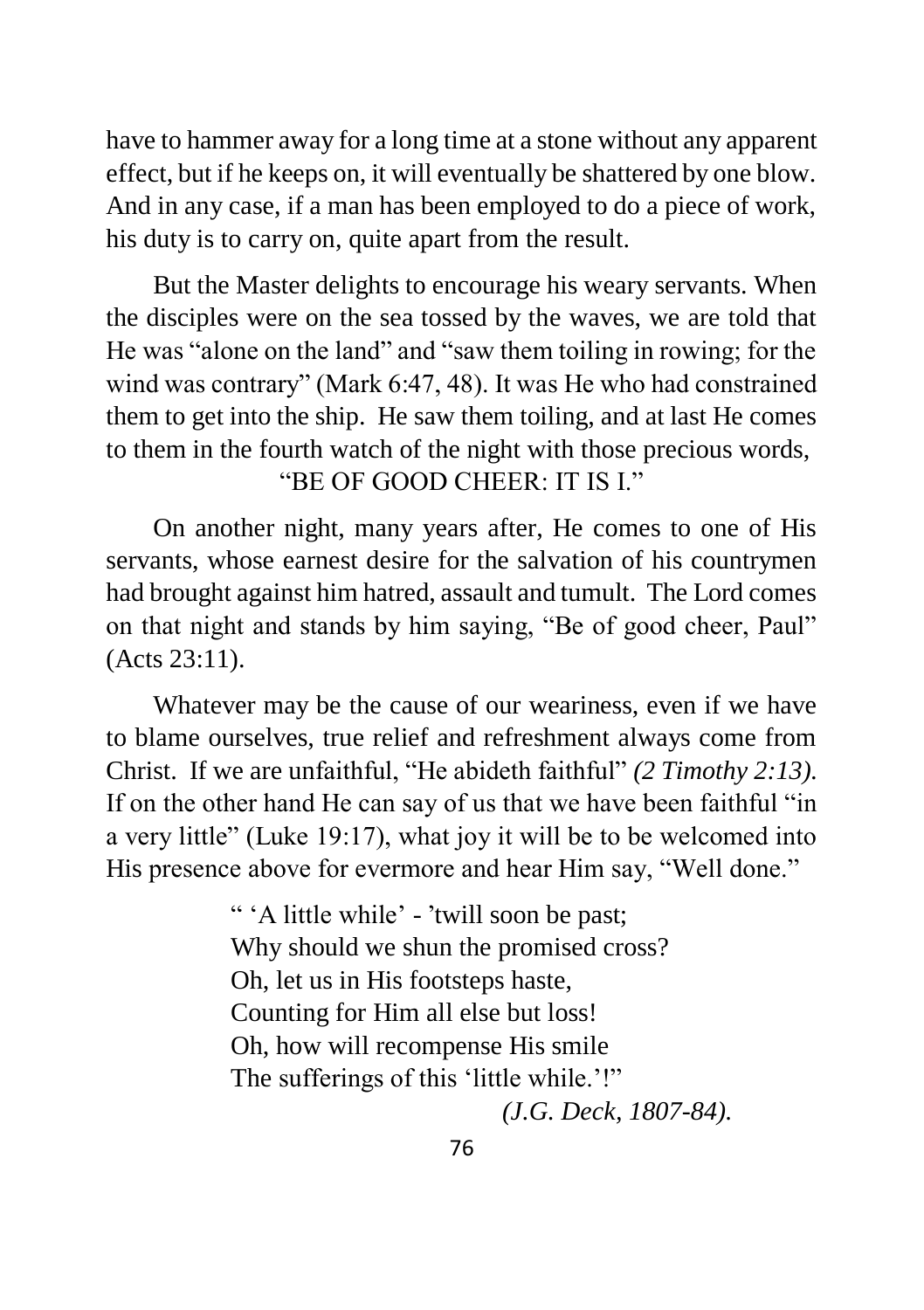" ՚Tis not far off – the hour When Christ our Lord shall come; According to His gracious word, He soon will call us home.

Rest, Lord, in serving Thee As none have served below: Oh! through that blest eternity, What tides of praise shall flow!" *(Mrs. H.K. Burlingham, 1842-1901)*

*Article written by C.O. Haughton.*

### **THE UNEQUAL YOKE**

*2 Corinthians 6*

Verse 14 contains an allusion to [Deuteronomy](https://bibletruthpublishers.com/lbc175KJV#v10) 22:10. The word literally is **"diversely yoked"** (ch. 6:14) though of course if two, of diverse nature and form, such as the ox and the ass, were put together the resultant yoke would prove to be unequal. Any yoking together of the believer and the unbeliever must be unequal because they are *diverse* in their very nature and character—the one, born of God, a child of light; the other still in the Adamic nature, a child of darkness. The yoking together of two, so wholly diverse, must prove disastrous.

It is a question, be it noted, of a *yoke.* The believer is left in the world, and comes into contact with all sorts, as is indicated in 1 [Cor.](https://bibletruthpublishers.com/lbc1067KJV#v9) 5:9, 10. While mixing thus with all sorts he is to be careful to avoid being yoked with any. The most intimate and permanent yoke that the world knows is that of marriage. A believer may yoke himself with an unbeliever by a business partnership. Before he is through with it he may suffer much spiritual loss and the Lord's Name be dishonoured; since he has to share in the responsibility of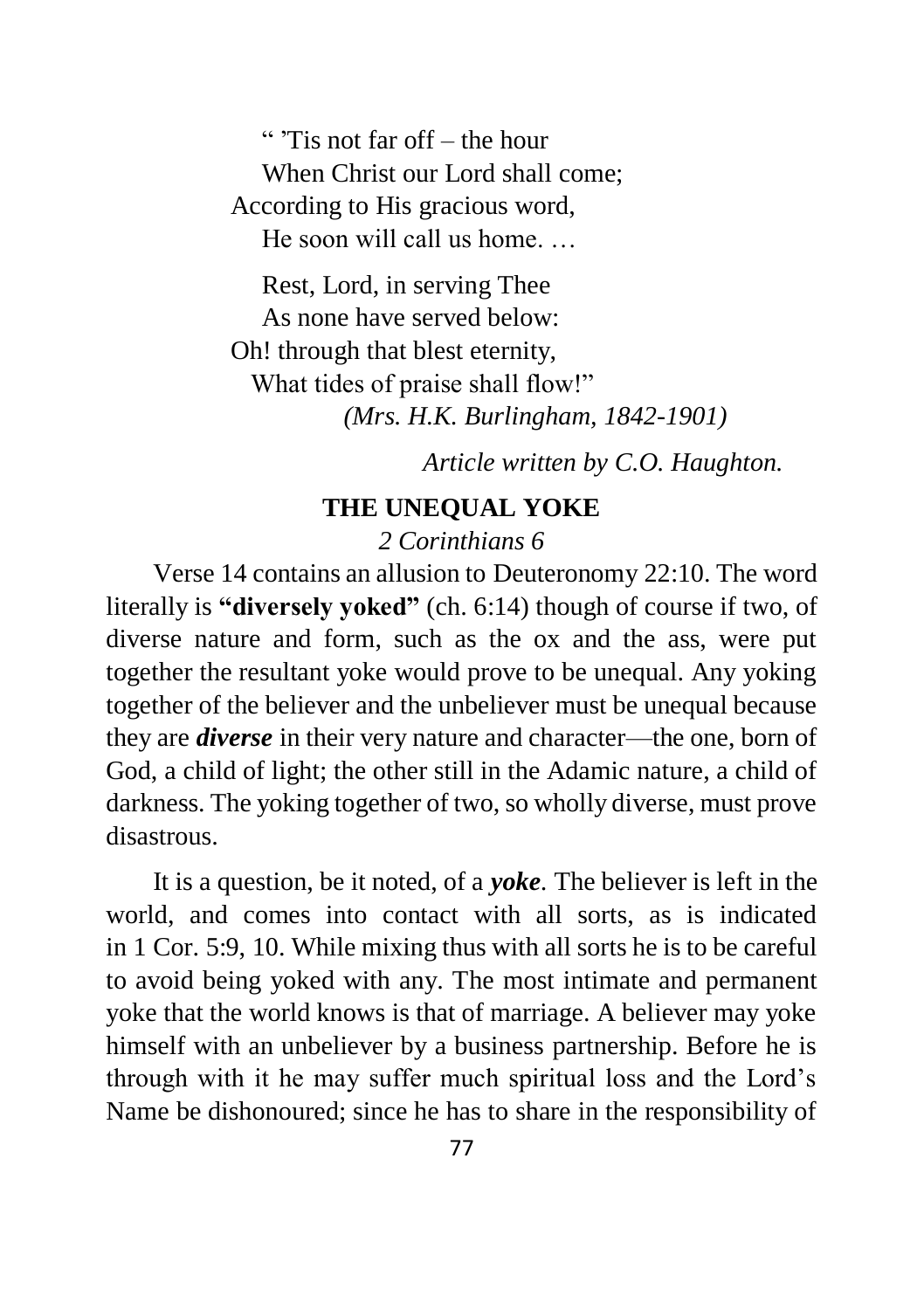evil things wrought by the unconverted partner. But at least he can get out of it in process of time, even if at financial loss to himself. But marriage he cannot get out of save by death—his own or his partner's *(that is, according to Scripture – Ed.)*. And there are many other yokes besides those in marriage and in business, though not so strong and enduring. We are to shun *all* of them.

Consider what the believer stands for—righteousness, light, Christ, the temple of God. The unbeliever stands for unrighteousness (or lawlessness), darkness, Belial, idols. Now what possible yoke, or fellowship, or agreement, can there be between the two? None whatever. Then why take up a position which involves an attempt to bring together things which are as the poles asunder? The unbeliever cannot possibly fit in with the things which are the very life of the believer. *He has not got the life which would enable him to do so.* The believer can entangle and damage himself with the things of unrighteousness which occupy the unbeliever, for though born of God *he still has the flesh within him.* Yoke the two together, and what must be the upshot?

No deep understanding is needed to answer that question. The one can only travel in *one* direction: the other can travel in *either* direction. The way of the unbeliever prevails, though the believer may be dragged very unwillingly, and hence act as a kind of brake on the wheels.

The exhortation then is that we come out from among the unbelievers and be separate, not even touching what is unclean. The believer cannot be too careful to avoid every kind of connection and complicity with what is evil; and that because of what he is in his individual character as a child of light, and also what he is collectively with other believers as the temple of the living God.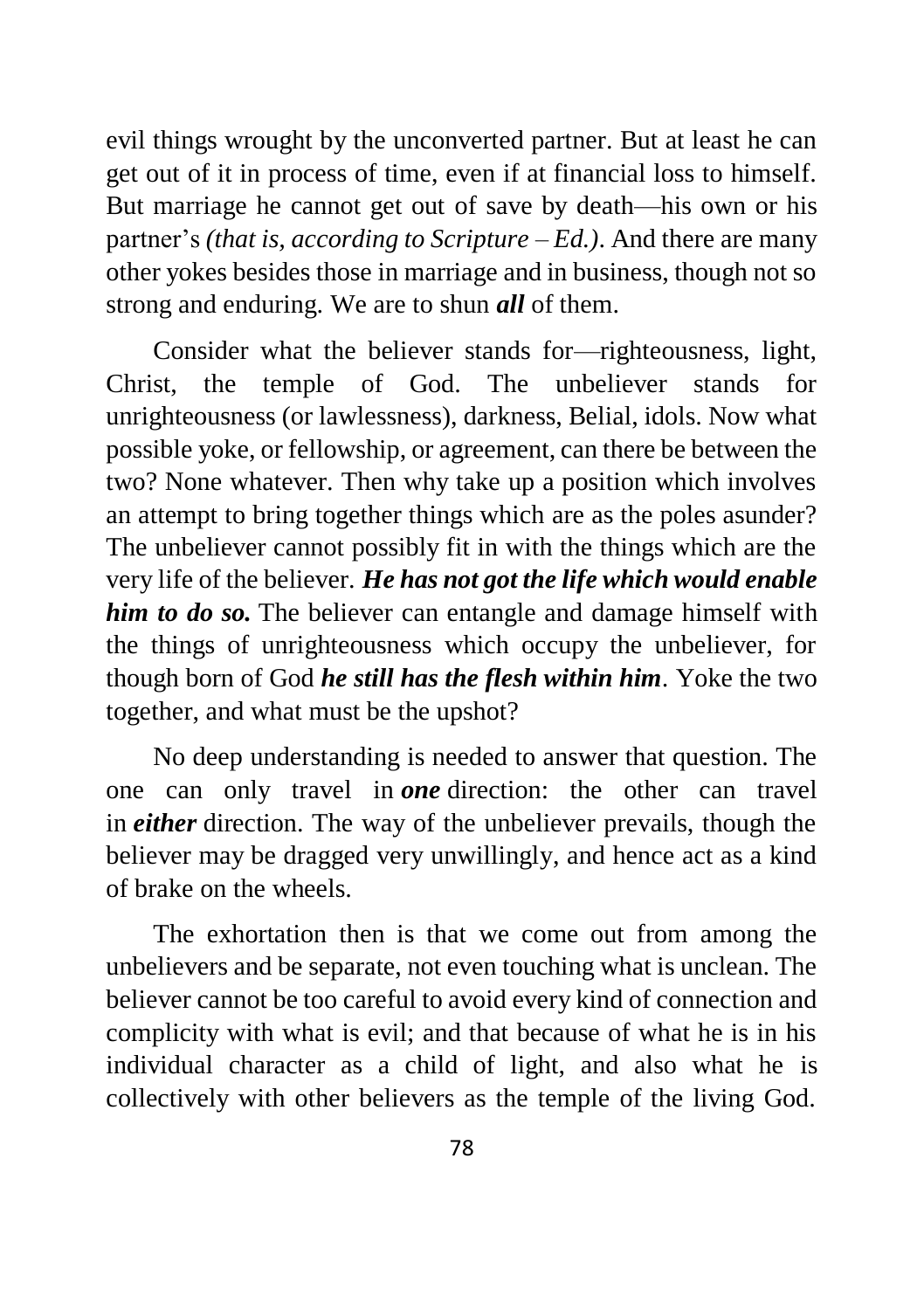Being the living God, He not only dwells in the midst of His people but He walks in their midst, observing all their ways. And holiness becomes His house forever *(Psalm 93:5)*.

Some of us may say to ourselves, "Yes, but if I obey this injunction and consequently break these or those links, I shall suffer a great deal of loss and be in a very difficult position." That is very possible. But such a contingency is foreseen. The world may cast you out, but God will receive you, and be a Father to you. The last verse of our chapter does not refer to proper Christian relationship which is established in Christ, which is expounded by the Apostle in Gal. [3:26](https://bibletruthpublishers.com/lbc1094KJV#v26) to 4:7; but rather to that practical "fathering" of the believer which he needs when suffering from the world. If we may so put it, with all reverence, God Himself will play the part of Father to him. Hence we are said to be His sons and daughters. When it is a question of proper Christian relationship we all, whether male or female, are His sons.

And notice this; the One who is pledged to play the Father's part is the Lord, Almighty. Here then we have brought together His three great Names – Father, Jehovah, Almighty. He is Jehovah, the unchanging One, faithful to His word. He wields all power. And the value of both Names He brings into His fatherly care. We need not be afraid to cut all links with the world, cost what it may.

An interesting and encouraging contrast between this verse and [Eph.](https://bibletruthpublishers.com/lbc1103KJV#v12) 6:12 may be pointed out. There are *"the rulers of the*  darkness of this world," [\(Eph.](https://bibletruthpublishers.com/lbc1103KJV#v12) 6:12) or, more literally, "the worldrulers of this darkness"— Satanic authorities and powers, no doubt, who dominate this world of darkness. We might well fear them were it not that we are under the protection of the Lord Almighty. The word translated, Almighty, is literally the All-ruler. The *world-*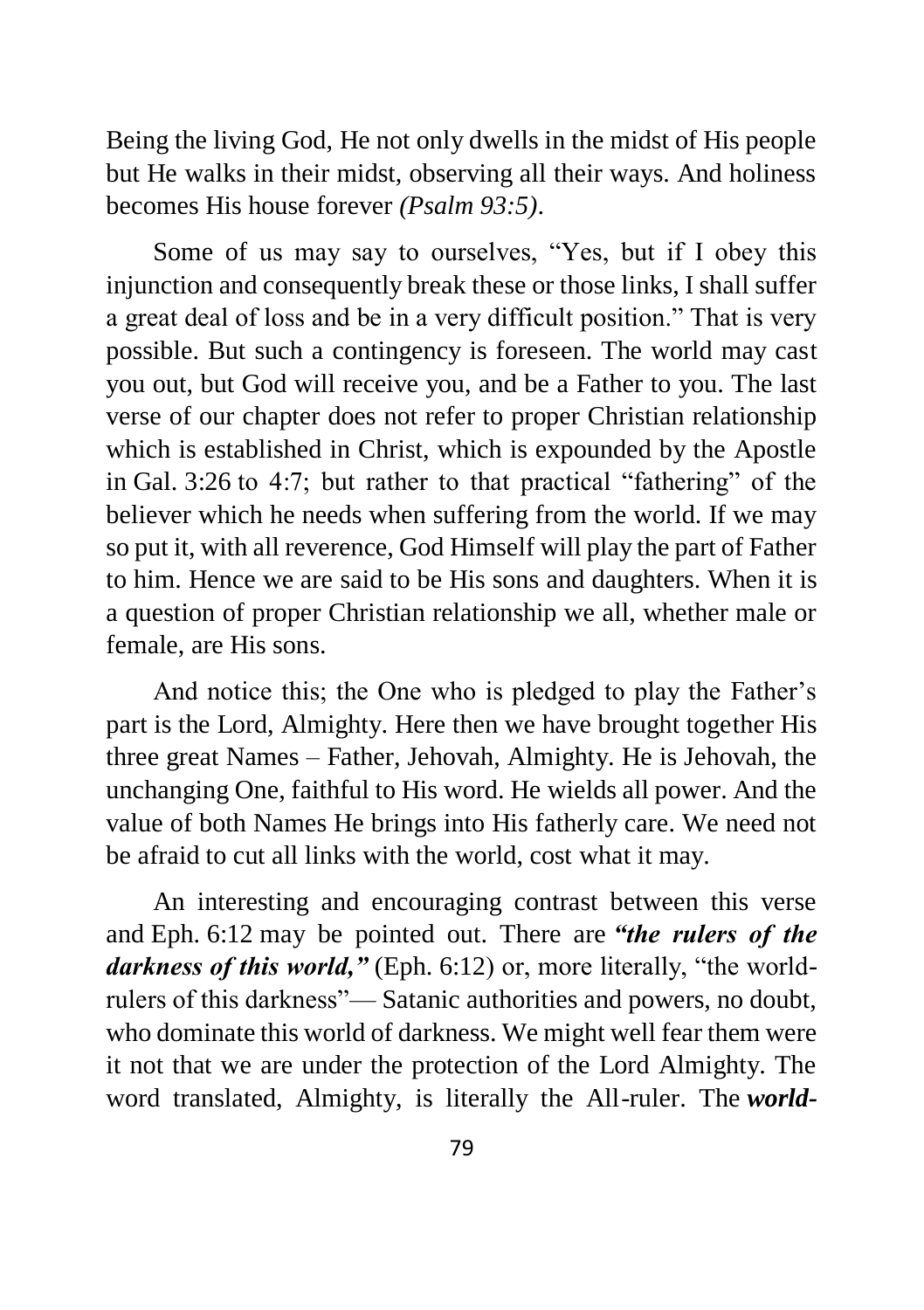*rulers* may be great, but they are as nothing in the presence of the *All-ruler;* just as this world, though great to us, is very small when compared with all things—the mighty universe of God.

*Extracted from "2 Corinthians: Briefly Expounded" by F.B. Hole (1876-1964). Reproduced by kind permission of copyright holders Scripture Truth Publications, 31-33 Glover Street, Crewe, Cheshire CW1 3LD*

# **THE HEAVENLY CALLING AND THE CHURCH** *(continued from last issue – WPT No. 106)*

# *Further reflections on the Epistle to the Ephesians:*

But that which had been thus "chosen in Christ" from before the foundation of the world, was "hid in God" till revealed by the Spirit to New Testament prophets. And the revelation of it completed the word of God (Col. 1:25). It was the closing, crowning disclosure, made specially through St. Paul the apostle of the Gentiles. The church is called into the highest place of dignity, and the revelation of it is in the last, the latest place in the communications of God. Yes. The church has been revealed the last. The Gentile apostleship has brought it forth. Though chosen in Christ before the world, and hid in God for ages and from ages, it now stands revealed, the crown of all His purposes, as it is the last of all His communications.

I ask, Is this strange? Must this be a surprise, or are we prepared for it? Has scripture, has God Himself in His word, prepared us for such a thing as this, such a method as this?

I believe He has. We get other like things, things kindred with this, in scripture.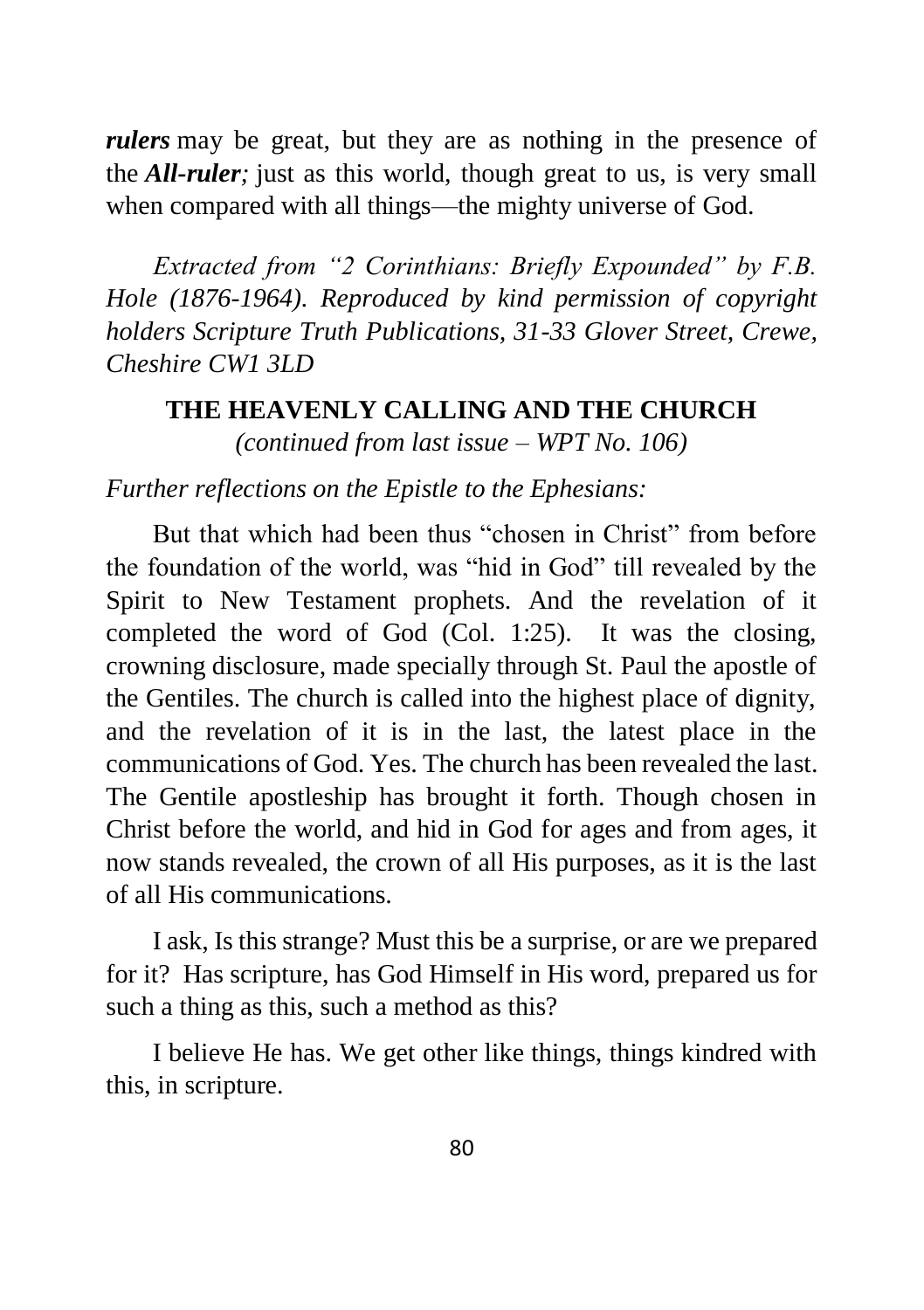*The woman* was the last creature revealed or brought out in the work of creation. Adam was at home, in his estate, in his dominions, ere he got the woman. All the provisions of the garden were his. He had been crowned the lord of all he surveyed. He had named all cattle, beasts of the field, and fowl of the air. He was in his dominions, as well as at home, and in his estate. But the woman was not yet. She comes forth the last – but the crown of his joy and the perfection of his condition (Genesis 2).

So with *Jerusalem* in Canaan, as with the woman in Eden. The land itself had been subdued and divided. The sword of Joshua and the lot of Eleazar had done this, centuries before. But Jerusalem was still a stronghold of the Jebusite. It was still the possession of the Gentile. The judges had ruled in their several day, and Saul had reigned. But Jerusalem was as nothing all that time, unvalued, unrevealed. At the last, David reduced it to the hands of Israel; and he beautified it and furnished it. It became the throne and the sanctuary, the great centre of attraction, the object of note in all scripture, whose beauty and dignity is an exhaustless theme: the Spirit in scripture celebrates it again and again; Israel, in the days of their nation, had their delights there, keeping feast-days and holydays in her; and our scriptural thoughts are still full of her. She is the gem, the pearl, the queen, the object, in the land and in the story of Israel. The last again is the chiefest. The Jerusalem of Canaan is as the woman of Eden.

And so again with the *golden city* of Revelation 21. The judgments which were to clear the inheritance and to take out of the kingdom all that offended, have been executed. The victory of the white-horsed Rider and His army has been won. The reign of the thousand years has been set (chapters 19 and 20). But as yet the bride has remained unrevealed. But now at the last, in the very close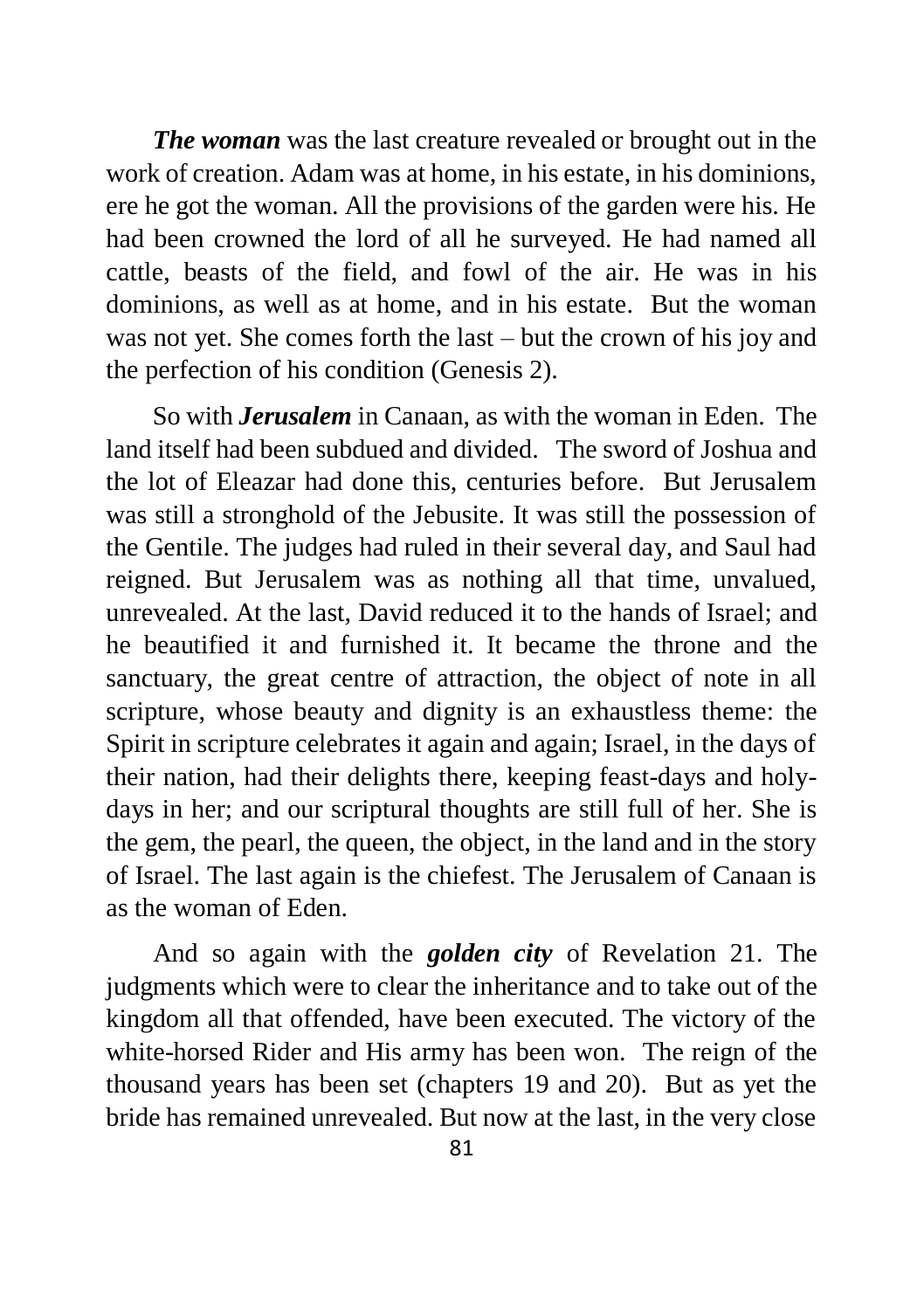of the book, as we take leave of the unspeakably precious oracles of God, it is the woman we see, the woman again of Genesis 2, the Jerusalem again of the land of Israel – only, it is the heavenly woman, and not the Eden-woman, the heavenly and not the earthly Jerusalem. She now, the Lamb's wife, stands revealed, the chiefest in divine workmanship, the latest in divine revelation,

Is there not, then, I ask again, kindredness in all these things? May we not be prepared to find that excellent thing which was chosen in Christ before the foundation of the world, to remain hid in God for ages, and brought out only as the revelation of all secrets was about to be completed, and the word of God to be filled np?

Surely there has been a rich and wondrous unfolding of the secrets of the bosom! *Home-secrets* are made known, as well as *kingdom-glories*. We are to stand by and see the way of God again.

When Israel had got beyond the fear and the sword of the destroying angel, and, under the conduct of the cloud, had reached the neighbourhood of the Red Sea, they were commanded to stand still and see the salvation of God (Exodus 14). They did so – and that salvation displayed itself in vast and wondrous forms of grace and power which till then had been hidden. They had already known redemption by blood. The firstborn had been already delivered, and the judgment of God was now left behind. It had spent itself, and they were safe. But, the glory in the cloud, the rod of Moses, the angel that waited in the camp, all had now to disclose some rare and wondrous virtues which as yet, up to that moment, had not been told. The angel changed bis place and came between the camp of Israel and the host of Egypt, to keep the one apart from the other all the night. The rod of Moses commanded the waters of the sea to stand up as a heap. The glory looked out from the cloud and troubled the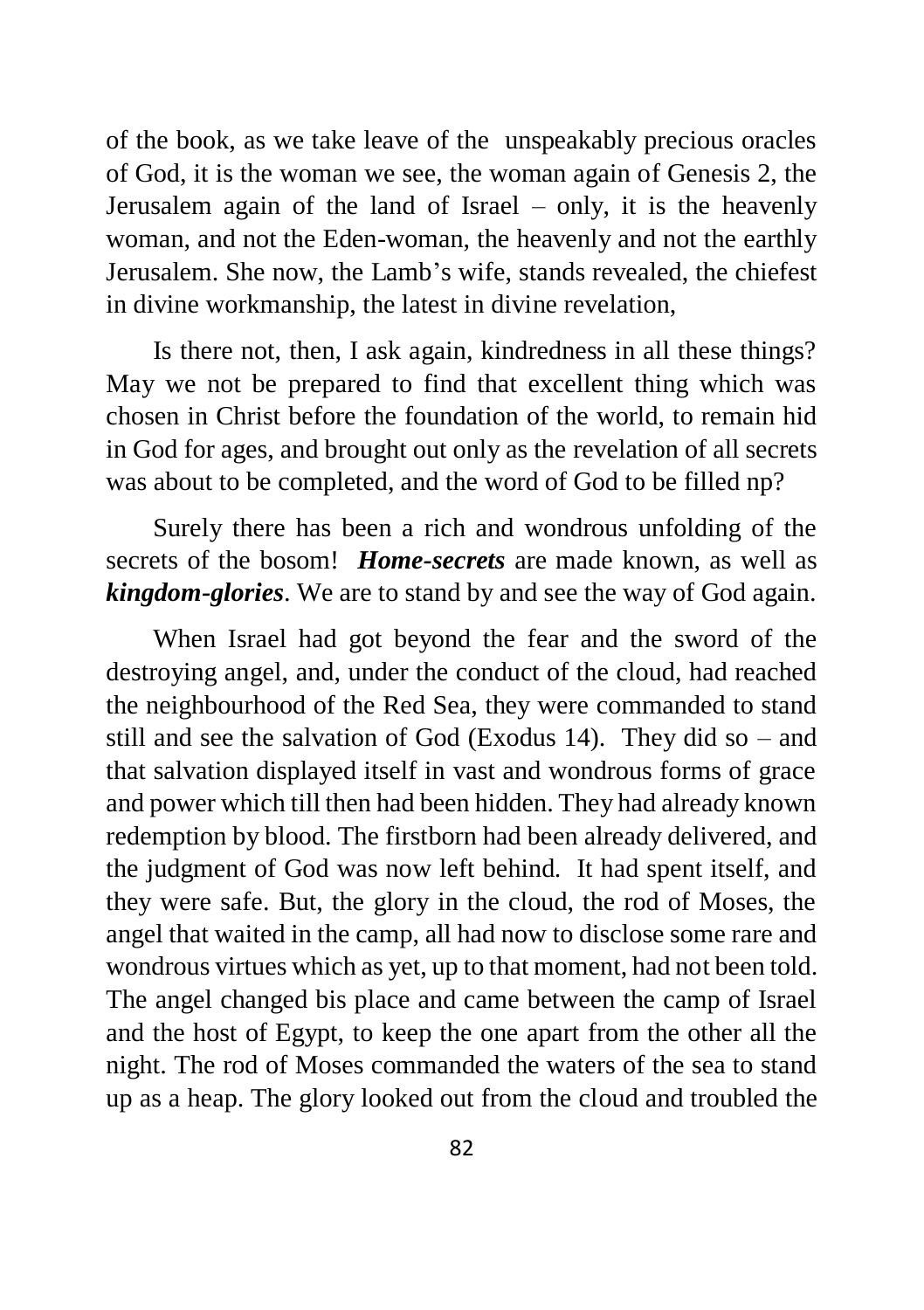Egyptian army. Strange, mysterious powers, new and surpassing revelations of grace! Israel is safe and quiet and triumphant, and have only to go forward, and sing the song of victory and deliverance, of present service in the sanctuary, and of coming glories in the kingdom.

So here, in the Epistle to the Ephesians, the sinner has been already rescued by the blood of Jesus. Sins are forgiven – and the saints, thus beyond judgment, are summoned to listen, till the high calling of the church in Christ Jesus under the exceeding riches of the grace of God, like the salvation of God at the Red Sea, discloses itself in their hearing. They have but to listen. If they talk of responsibility, this is it; to listen, to accept, to be happy and thankful, because all this is what it is, and the God of all grace is to them what He is. And the apostle, who teaches them these rich and marvellous secrets, only prays for them, that as they listen, they may have hearts to understand.

His prayers for them, whether in the first or third chapter, give us other samples of that accumulation of language, of which I have already spoken, and which is so expressive of the consciousness of having to deal with themes and thoughts of very peculiar weight and dignity.

As we get in on the fourth chapter, we come into company with something wonderful in its way, like that which we have seen already.

The captivity of man under the hand of the old servant, in Genesis 3, was complete. Satan's lie was accepted, man became a sinner, separate from God, and lost: Eden was forfeited, the ground put under a curse, the man and the woman under penalties, and Satan as a liar and a wanderer went about on the face of the earth.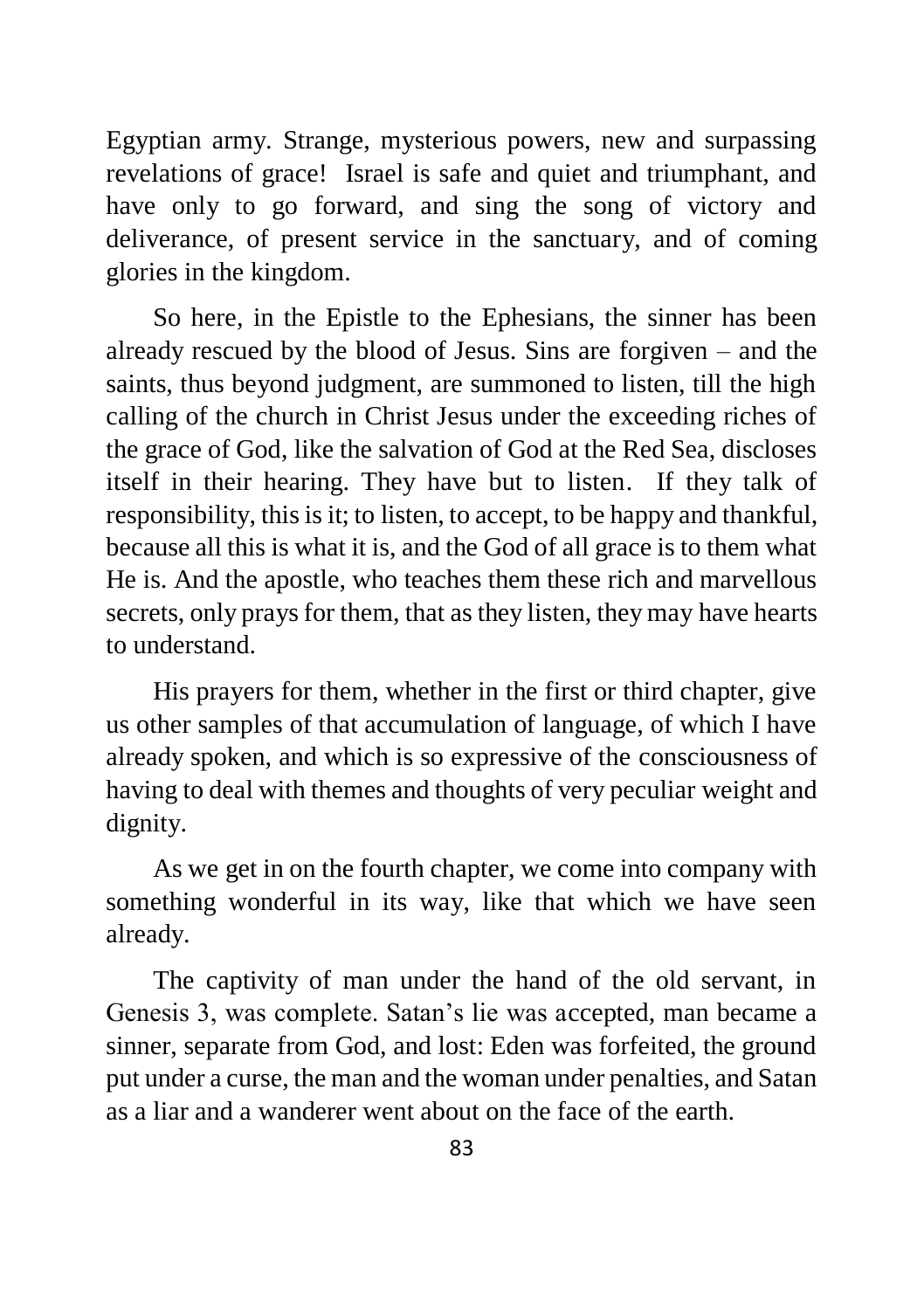This earliest story of man's captivity is glanced at in Ephesians 4 – as by contrast. The captor himself and all his host are now made captives (a captive multitude), and by man's Deliverer led in triumph, or made a show of openly, as another kindred scripture speaks (Colossians 2). But this Deliverer has proved Himself not only mighty after this manner, but glorious. He fills all things. He has both descended and ascended: has been in the lower parts of the earth, the grave, the very stronghold of the captor; and is now far above all heavens. And such an One, this Deliverer, mighty and glorious, has taken it upon Him to write the history or secure the fortunes of Satan's old captive. And it is wonderful, as we further read in this chapter. Having wrought the deliverance in the lower parts of the earth, He has now in the highest places, far above all heavens, received gifts for the former victims of the serpent; and has dispensed them; and through them has endowed them with the richest portions and highest dignities. These endowments have brought the ancient captive of the great enemy to perfection; made him, in a divine, spiritual sense, independent; given him security against the wiles of the deceiver; and set his resources *within himself*, through the Holy Ghost given to him (see verses 8-16).

It may surprise us at first to find such a thing as this – the ruins of man in Genesis 3 thus confronted by the recovery of man in Ephesians – the gain and triumph of the old serpent there, answered and annulled by his shame and overthrow here. But so it is. And the surprise may cease, when we remember that the Epistle to the Ephesians, as we have seen, is the most marvellous exhibition of the results of redemption, which scripture presents to us. We may, therefore, expect to find Genesis 3 confronted in such an epistle. It is the special writing on the church which is "the body of Christ" and "the bride of Christ," the first of these titles telling us that she is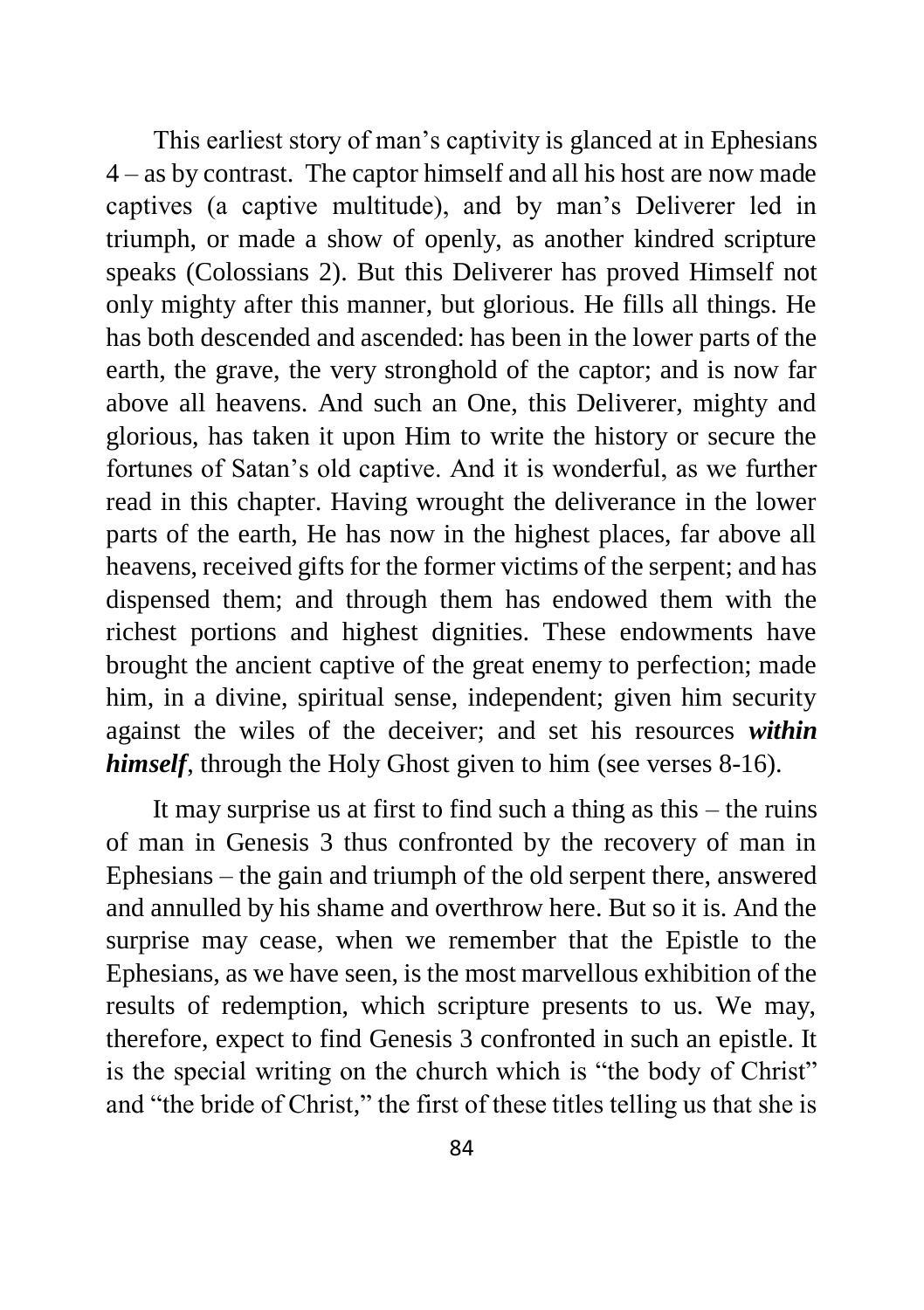set in the *very highest place of honour*; the second of them telling us that she is set *also in the dearest and most intimate place of personal affection and relationship*. She is, moreover, to the creation of God, to principalities and powers in heavenly places, the great witness, the only, adequate witness, of grace, glory, and wisdom; of the exceeding riches of grace, of the praise of glory, and of the manifold resources and secrets of wisdom. She is this – and the revelation of her, again we may remember, has completed or filled out and up to its full measure, the word of God.

It has been observed by another, that the calling of God of old was either of *individuals*, that they might walk with God; or of a *nation* (as that of Israel), that they might observe the statutes and do the laws of God their King. But now, the calling of God is into a *body*. But though this is so, the individuality of the saint is still contemplated; and the Epistle to the Ephesians keeps this in view, addressing us emphatically in our personal, individual places, in chapter 5.

This is suited, seasonable truth, at the close of this wondrous epistle. And surely we ought to know our personal standing, our own individual perfection, ere we occupy ourselves with the calling of the church or the body. Accordingly, in another place, the apostle lets the saints know that he would speak of such wisdom, the wisdom of these divine mysteries, only among them that were perfect (1 Corinthians 2:6). And so here, in Ephesians, we are individually chosen, predestinated, forgiven, accepted, instructed, sealed (according to chap. 1), and then, we are prayed for, that we may have that spirit of wisdom and revelation which capacitates us to learn our church-calling, the strength that is leading us, and the glory that we are to reach: "The church corporately is composed of individual believers; and, while viewed in its corporate character, it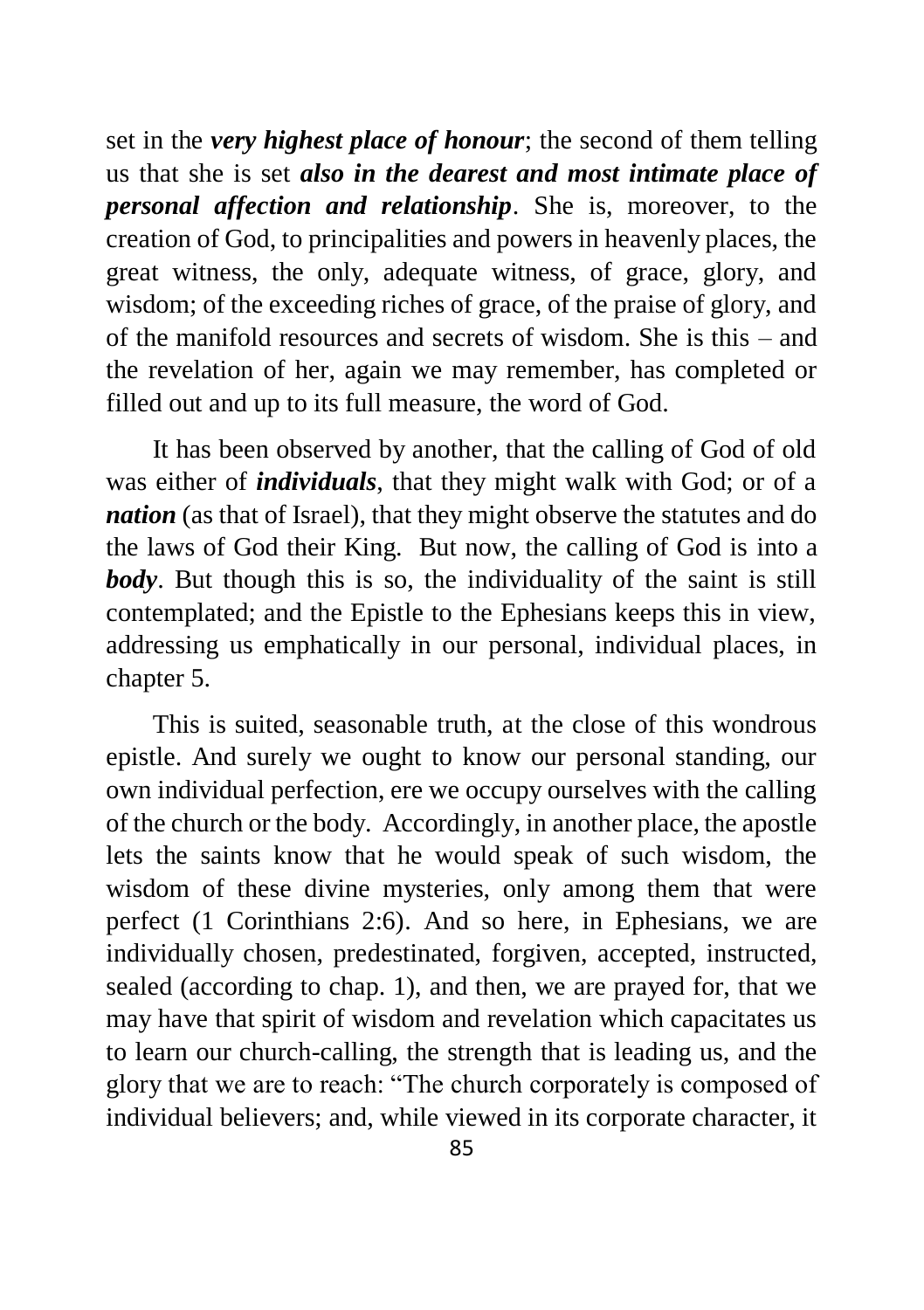has relations to Christ which the believer individually has not – for no believer is the body of Christ or the bride of Christ – yet it is in the affections and conscience of the individual believer that the relations of the church to Christ are to be recognised and have their effect."

Surely this is so. Individual saints are first perfected, under the given Spirit, and then the body is edified – as we have in chapter 4, verse 12. The precepts which we find from chapter 4, verse 17 to chapter 6, verse 9, address us individually; but the church-state is assumed or contemplated here and there throughout.

And here let me say, as to precepts, that the calling itself, the grace in which we stand, might direct us, without precepts. This thought is sanctioned by such passages as Titus 2:11, 12, and 2 Peter 3:11, 14. The saints in Genesis act without law or precept. Their calling suggested their duties. "How can I do this great wickedness," said one of them, "and sin against God?" The grace in which New Testament saints stand might do the same. Still they are called to listen to precepts – as here in this portion of the Epistle to the Ephesians. But the precepts strikingly honour the doctrines. They commonly either refer to, or tacitly assume, the doctrines; and thus, as I may say, they present themselves as so many expressions of the *moral* virtue which lies hid in the doctrine.

And further. They let us know that holiness must have a dispensational character. It is not simply moral virtue, such as conscience would suggest: it is not legal righteousness, such as the law might demand: nor is it what John the Baptist would have prescribed. It is *Christian*. The holiness, or the due character, of a saint is to derive itself out of the christian calling. It finds its springs and sanctions in christian truth. It measures itself by that word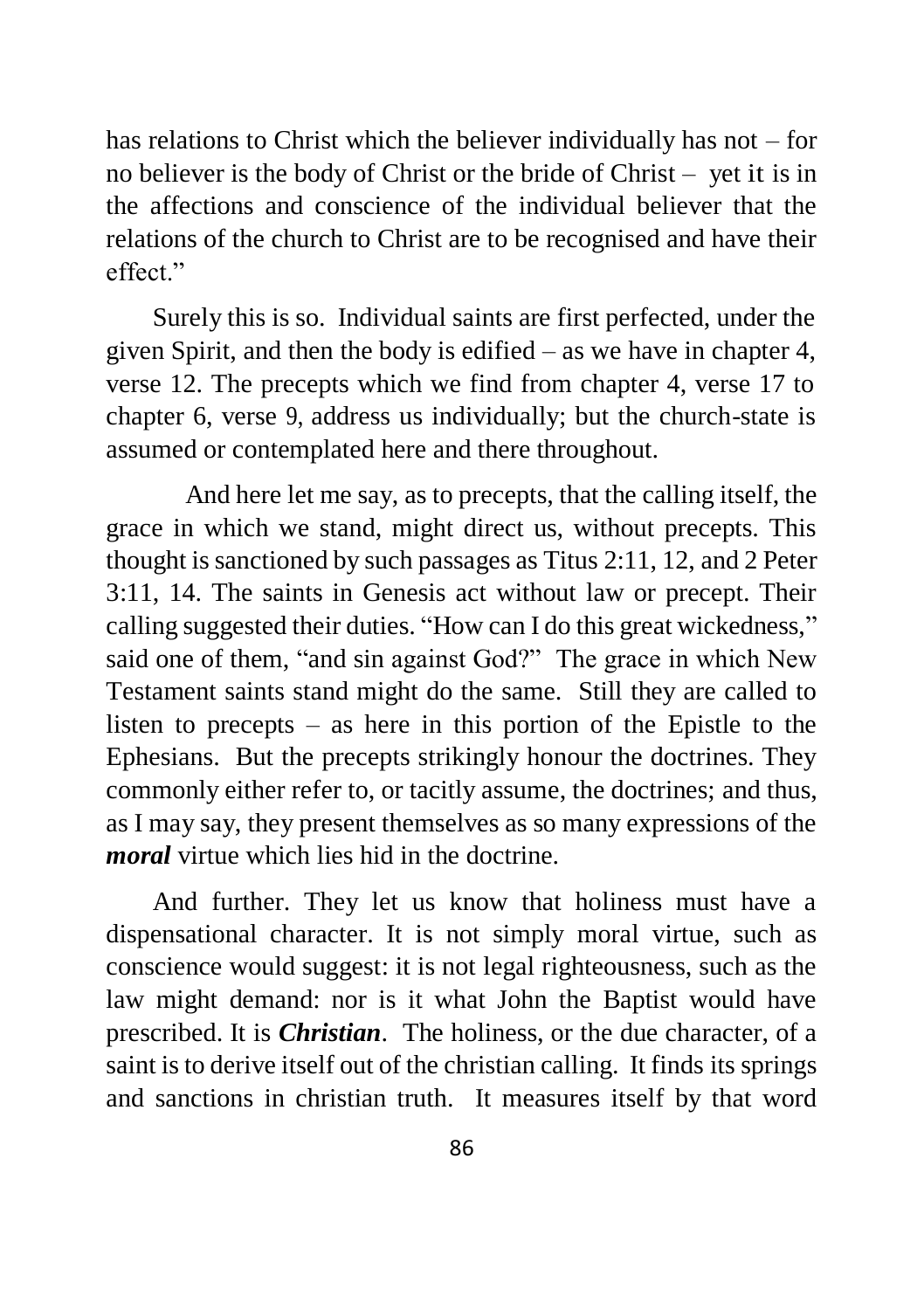which now addresses itself to us, and which delineates our dispensational place and peculiarity. It is the sanctification of the *truth*, the washing of water by the *word*, that is looked for. It is this which gives definite character to the morals which God accepts, and which the Spirit works. And this is what is very much neglected or passed by, but which, to be in the light as God is in the light, must be heeded.

But there is another thing in this epistle. There is conflict or wrestling. We see the *walk* of a saint in Ephesians 5, his *fight* in Ephesians 6. His walk lies through the chequered paths of life, the circumstances and relations which make up human history. His fight is with "the wiles of the devil," or with "spiritual wickedness in heavenly places."

These wicked spirits come forth from heavenly places – and they come with lies and of infinite variety. 2 Chronicles 18 is a direct witness of this. There, a spirit is seen to come forth from heaven with a lie in his mouth; or with a lie which he puts into the mouth of one of Ahab's false prophets. And that lie leads Ahab to the fatal battle of Ramoth-gilead.

The serpent, at the beginning, entered the garden as a liar, and with one of his "wiles" ruined man (Genesis 3). Satan, with another of them, tempted David to number the people, and led him to a terrible day of retribution (1 Chronicles 21). This same character of a deceiver is recognised in Revelation 12:9, 20:8*.*  And signs and lying wonders and all deceivableness of unrighteousness are spoken of as the working of Satan in 2 Thessalonians 2:9, 10.

Thus we have wicked spirits in heavenly places exercising "wiles" here in the midst of us.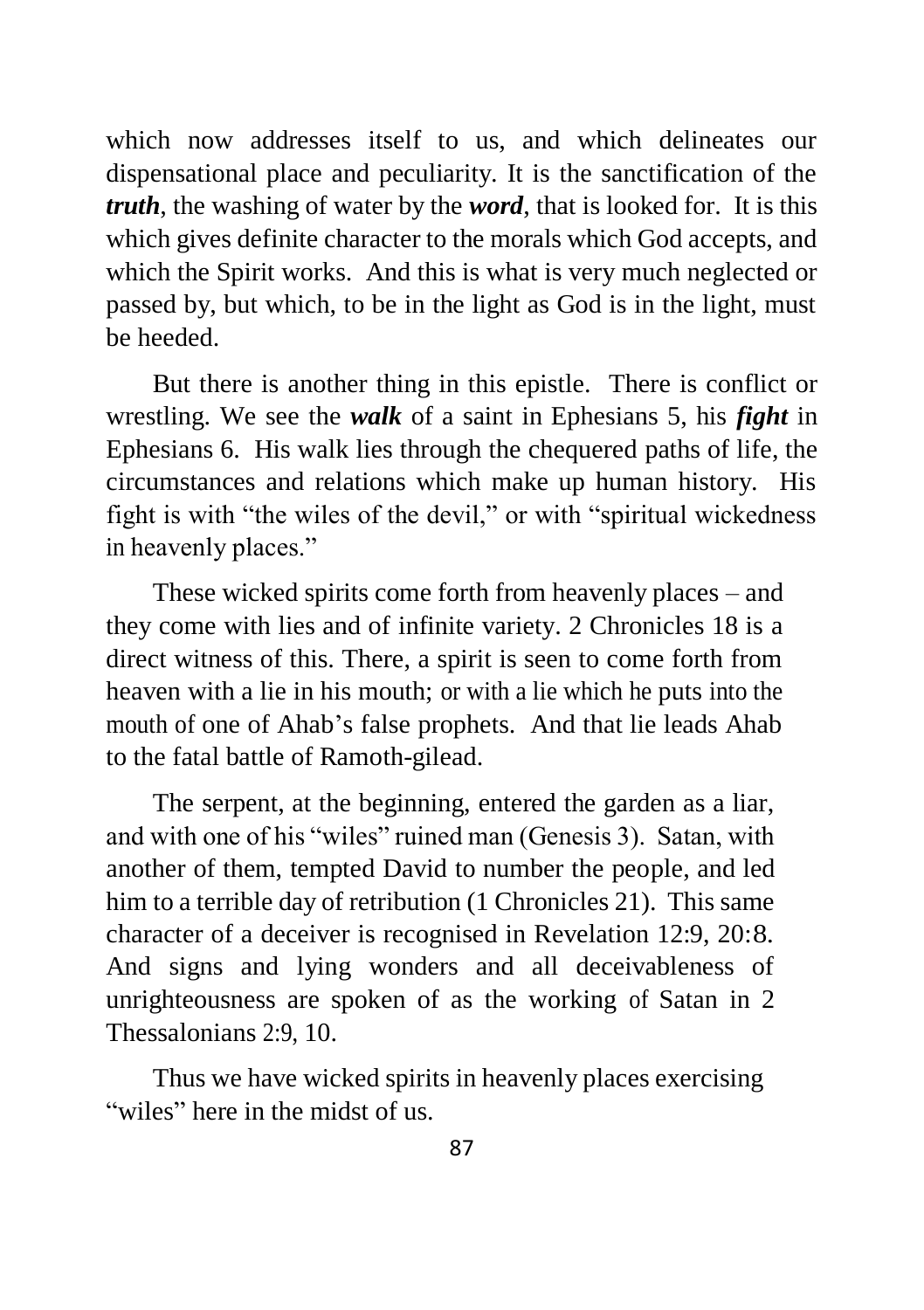These wiles, these lies of "the rulers of the darkness of this world," may be multitudinous; such as infidel suggestions, perversions of truth, devotional human superstitions, confounding of things which dispensationally differ, false calculations touching the world's progress, and the like. How solemn the thought! But how well to be told of these wiles, and thus to be put in preparation for them. Distinct instances of these wiles are again noticed in 2 Corinthians 2:11, 11:2; 2 Timothy 2: 26.

It is with these wiles we have to wrestle*.* In other characters (as when he is a liar and a persecutor), we may have to fall under the enemy. For our fight is not with flesh and blood*,* as was that of a Joshua or a David. God sent them forth to such conflict, having put armour upon them that was suited to meet flesh and blood. But it is in no wise so now. Not one piece of our armour would do for the battle at Ai, or for the day of the battle of Elah. Our enemies are not the Amorites or the Philistines. It is armour fitted to meet the corrupter of the truth, him who ceaseth not to pervert the right ways of the Lord (Acts 13:10). It is the girdle of truth, the breastplate of righteousness, the shoes of the gospel of peace, the shield of faith, the helmet of salvation and the sword of the Spirit.\*

The whole age through which we are passing is regarded as "a war," with occasional fights or "evil days" – and therefore the apostle says to us, "That ye may be able to withstand in the evil day, and having done all, to stand."

\* Satan is an *accuser of the brethren* in heaven (Job 1; Rev. 12*).* On earth he is an *accuser of God* (Gen. 2), and a *persecutor of saints* (Job 2; Rev. 12.). But the apostle here speaks only of his wiles or deceivings.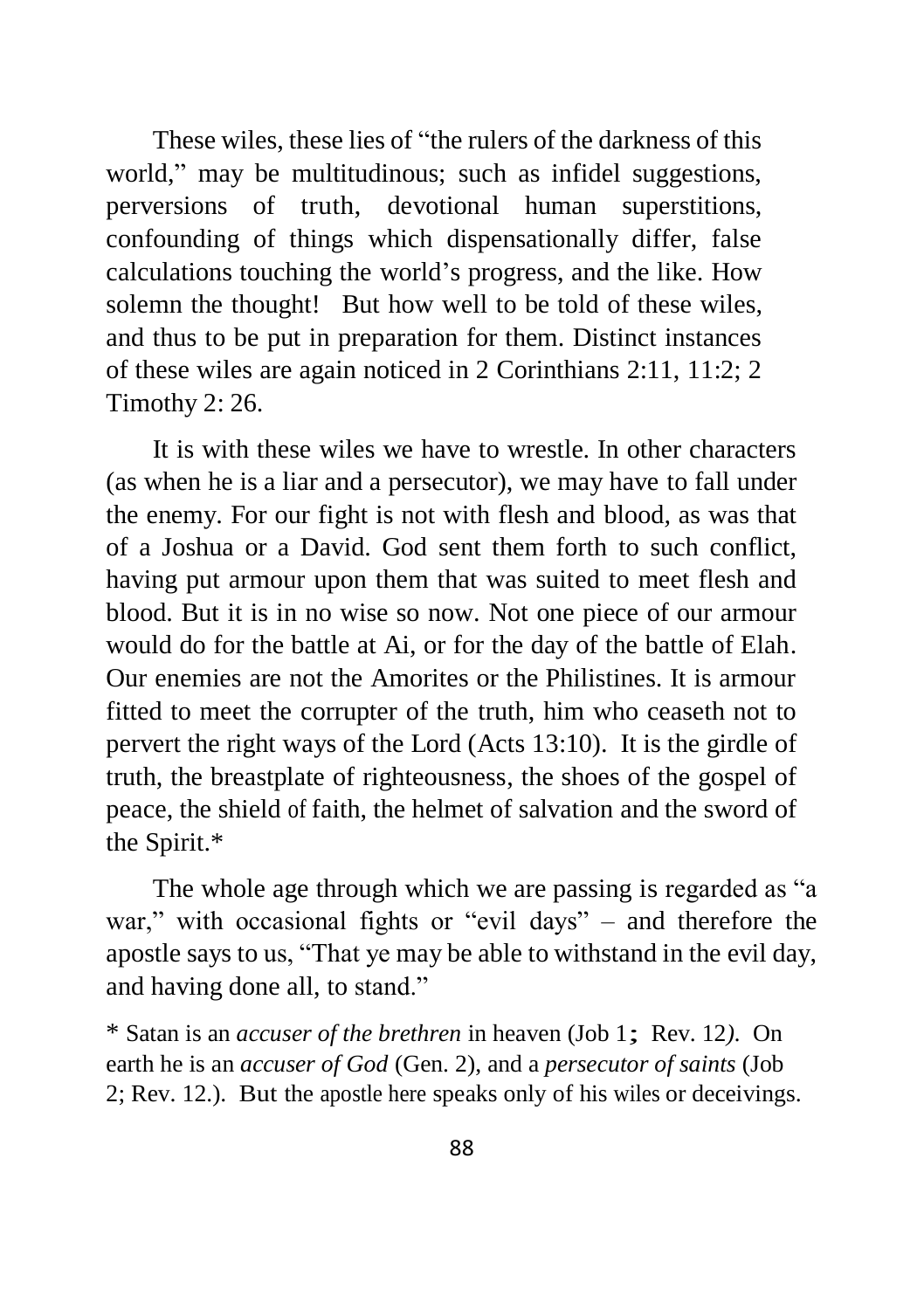These "wiles," too, may become "fiery darts." That is; these lies and deceivings which at all times are abroad, may now and again in some shape or another, be levelled directly and personally at ourselves.

And it is striking to observe what this one epistle teaches us about these evil principalities and powers. It tells us that they are *Christ's captives,* the *saint's enemies,* with whom he has to wrestle, and the *rulers of the world's darkness* (ch. 4:8; 6:12). \*

But here I might add (though our epistle does not suggest it) that the present ruler of the darkness of this world is doomed to take a solemn journey by-and-by. He is to be cast out of heaven where he now is, and act on the earth only. He is then, in season, to be taken from the earth and put into the bottomless pit. He is then, as taken out of the pit, to be given over to the lake of fire, or his eternal doom (see Luke 10:18; Revelation 12, 20).

And this, I may further add, is the very contrary or opposite journey of that of the Lord. The Lord Jesus came from the grave as a Conqueror. He had been "death of death and hell's destruction." He returned to the earth, tarrying there for forty days, giving pledges and promises touching His future kingdom here. And then He ascended to the highest heavens, receiving all power, and sending down the Holy Ghost to dwell in His saints and prepare them for Himself in the day of His exceeding glory, when He shall be displayed as filling all things – according to this same epistle.

Here we end, save the very conclusion, which has, however, a character in it that I must notice. The apostle speaks of Himself as

<sup>\*</sup> It has been observed by another, that Ephesus is exhibited very specially as having been the scene of those wicked spirits that practise their lies and deceivings (see Acts 19:19).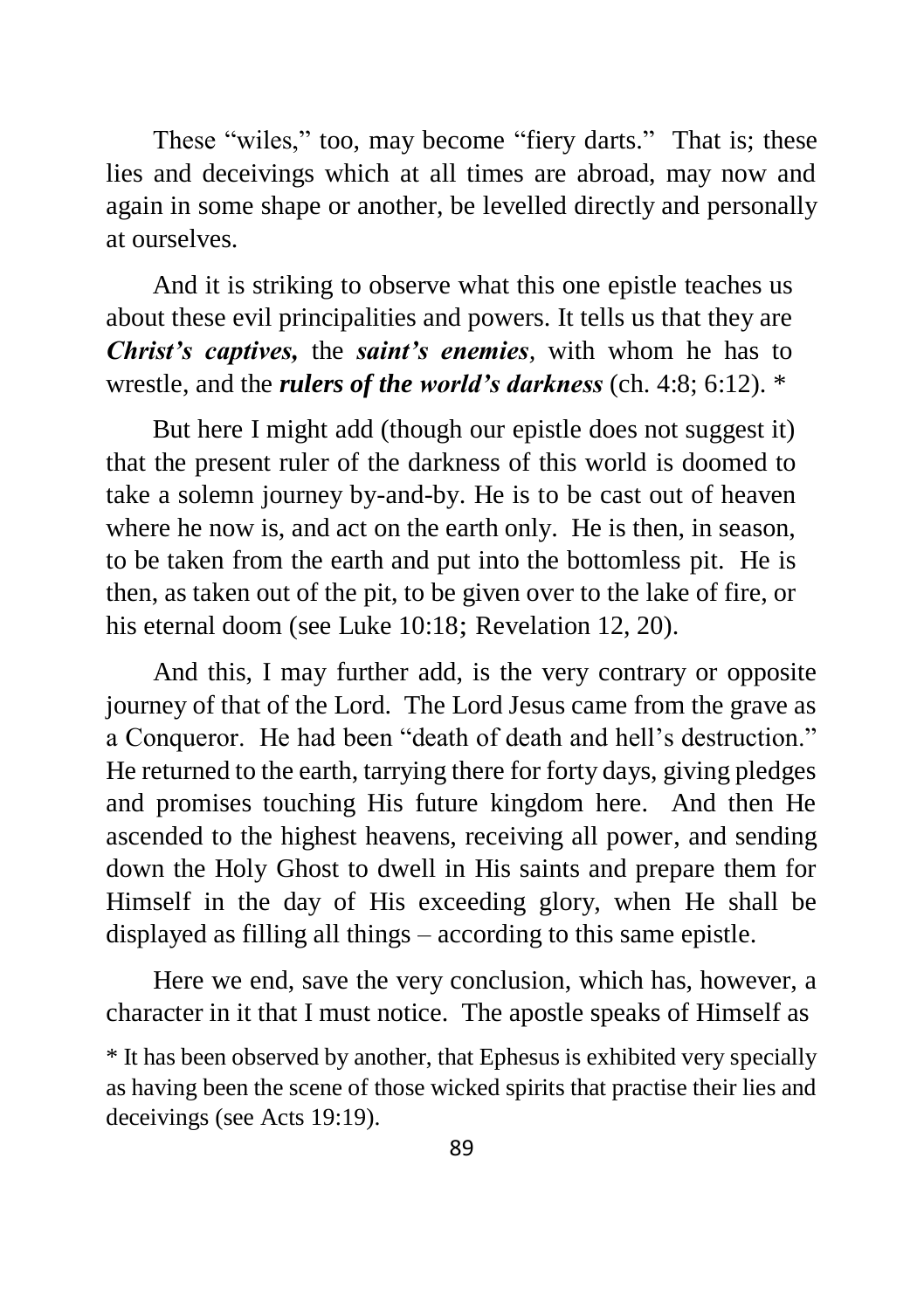"an ambassador in bonds." What another witness was he, then, at that moment, of the character of the world which he had just recognised as under the rule of the powers of darkness! God's ambassador was put in prison by the world into which He had sent him! Does one nation treat the representative of another in this way? Is not the person of an ambassador sacred?

But man's prisoner is God's freeman; and in the care of thoughtful love, from his prison-house he will send messages of sympathy and comfort and encouragement to his loved brethren hundreds of miles away from him beyond the seas.

*From "Short Meditations" by J.G. Bellett (1795-1864).*

## **HOW THE LORD WILL COME**

*1 Corinthians 15:51-54; 1 Thessalonians 4:13-16.*

THESE Scriptures should be studied prayerfully. They are so clear and explicit as to require no expounding.

Some of the believers at Thessalonica had died. The others were sorrowing because they were afraid that those who had died would miss the Lord's coming. Paul writes to comfort them by assuring them that the believers who had died would have part init as much as those who were alive when He came. The spirits of all departed believers are with Christ, though their bodies are still here in the grave. When the Lord comes, the very first thing that will take place will be the raising of "the dead in Christ." That which was sown in weakness, dishonour and corruption, will be raised in power and glory, and invested with the splendour of immortality. As it is said in 1 Corinthians 15 : "It is sown in corruption; it is raised in incorruption: It is sown in dishonour; it is raised in glory: It is sown in weakness; it is raised in power: It is sown a natural body; it is raised a spiritual body."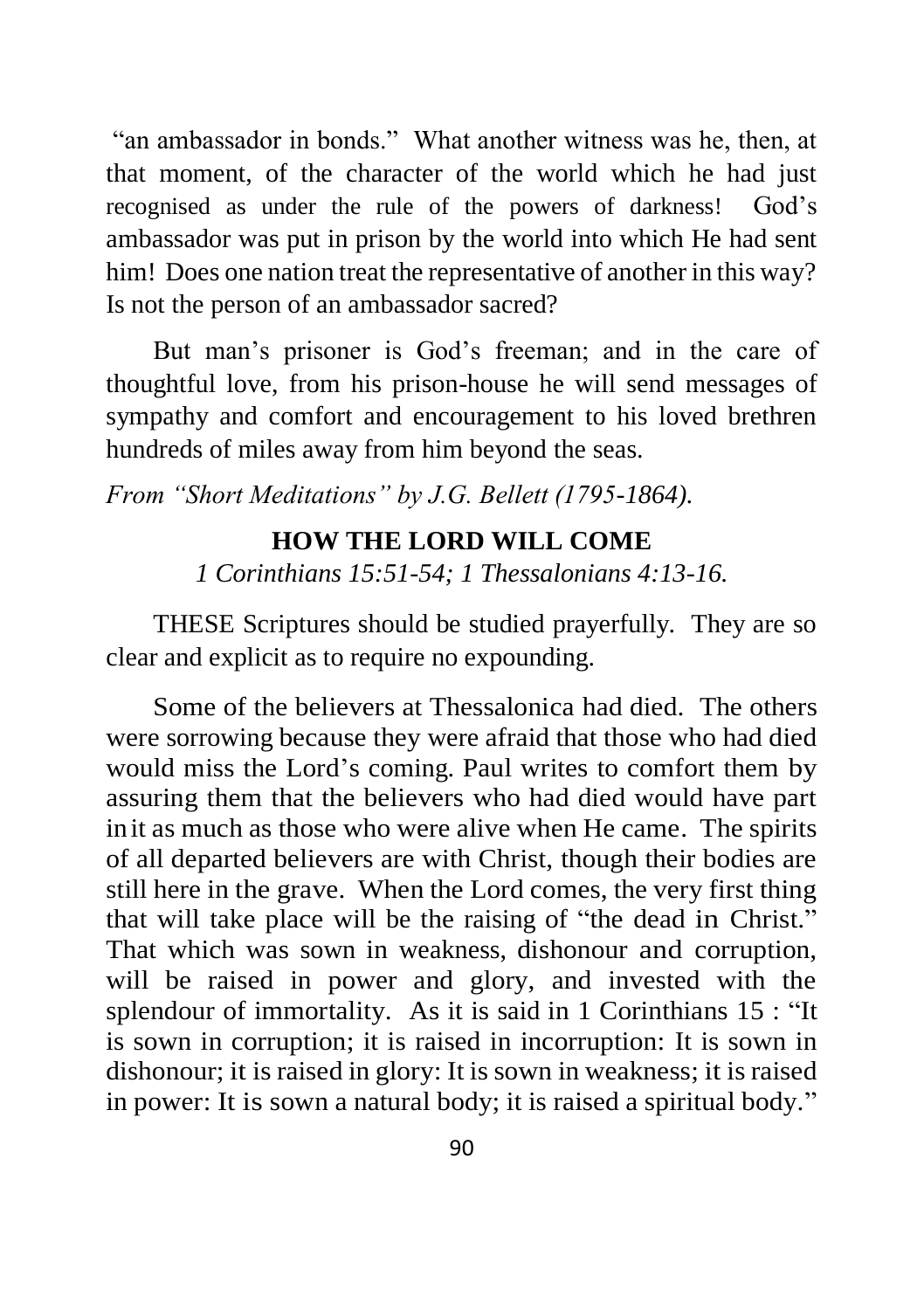*Then we* which are *alive*, upon whom death has not laid its hand, *we* who have not descended to the grave, shall be changed and "caught up together with them in the clouds, to meet the Lord in the air: and so shall we ever be with the Lord."

That assembling shout may be heard to-day. Oh! what a soul-transporting thought it is, that in the twinkling of an eye we may be *caught up into glory* with the One who loves us and who gave Himself for us! The last message that has come down from the glorified Saviour is a thrice-repeated declaration, "Behold, I come quickly." "Behold, I come quickly." "Surely I come quickly." Revelation 22: 7, 12, 20. Are we ready to look up *now,* and say with the beloved John: "Even so, come, Lord Jesus"

We may now look at *the two-fold character* of the Lord's coming. Scripture plainly indicates that there are two events – two acts, as it were – in the Lord's coming, and if we confound these two events we shall come to wrong conclusions. We gather from Scripture that Christ will come firstly *for His saints,*  and secondly *with His saints.* We have seen that the Lord Jesus is coming again to receive His own to Himself, that where He is they may be also *(John 14:3)*. This is true scriptural hope of the church. But the second event has a very prominent place in the Holy Scriptures, the coming of the Lord Jesus Christ in great power and glory to judge and reign over the earth. It is this event which is the grand theme of prophecy throughout Scripture. The great mistake which the Jews made, and in which, as a nation, they are still involved, was that they were so occupied with the scriptures which spoke of Christ coming in glory and power that they overlooked those which spoke of His humiliation and suffering. *They* lost sight of the fact that Christ was *coming in humiliation to suffer,* just as Christians now are in danger of losing sight of the fact that *He is coming in glory to*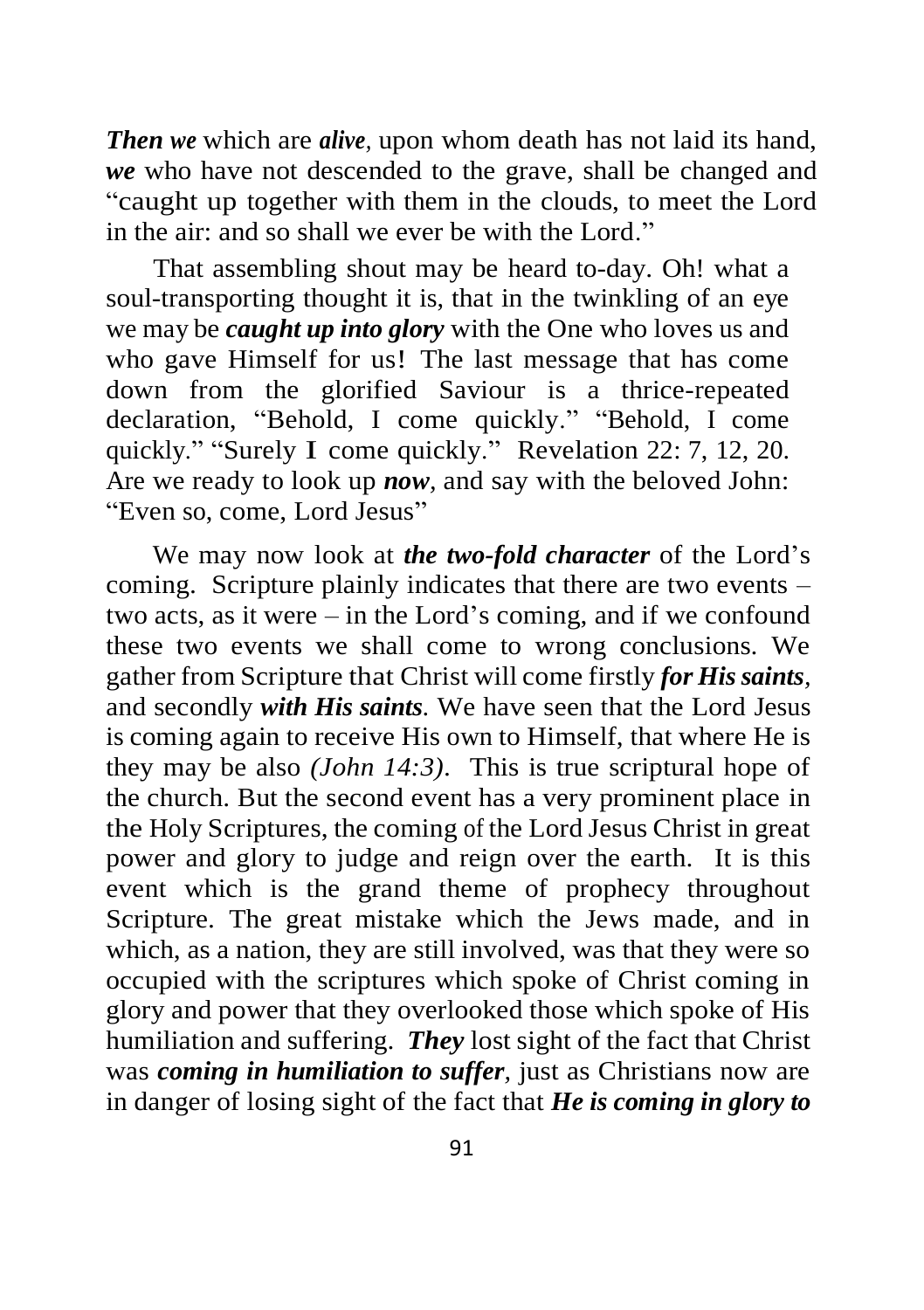### *reign.*

Yet all the prophets testify that the Lord is coming to judge the nations, and to rule the earth in righteousness. They speak largely of a time of future blessing for Israel and the whole world: a time when the knowledge of the Lord shall cover the earth as the waters cover the sea: a time when swords "shall be beaten into ploughshares, and the nations shall not learn war any more."\* How are all these things to come about?

At this point we must be warned against a common mistake. Many Christians fail to see the difference between Israel and the church, and they apply to the church Old Testament promises and prophecies which belong exclusively to Israel. The Old Testament is the record of God's past and future dealings with people on earth, and of those dealings Israel is the centre. In the Old Testament there is not a line about the church of God. The church is composed of Jews and Gentiles, formed into one body, and united to Christ in glory by the Holy Spirit. It is thus a complete contrast to everything we read of before.

All the prophecies concerning Israel's future glory will yet be fulfilled. On account of idolatry and unbelief, and finally because of the rejection of Christ, Israel has been set aside for the present. But the day is coming when Israel will be brought from exile, and from wandering, to that promised land where the glory of God shall be her light, and the presence of the Lord her everlasting joy. See Isaiah 11: 11-16; Jeremiah 16: 14, 15; Ezekiel 20: 40-44; Isaiah 60; etc. The prophetic period of future happiness and peace on earth, commonly spoken of as the millennium, is always connected with the restoration of Judah and Israel to their own land. This present period of grace in which we

*\*See Isaiah 2:4 and Micah 4:3. Having a contrasting passage in Joel 3:10 shows how important it is to see each scripture in its right context – Ed.*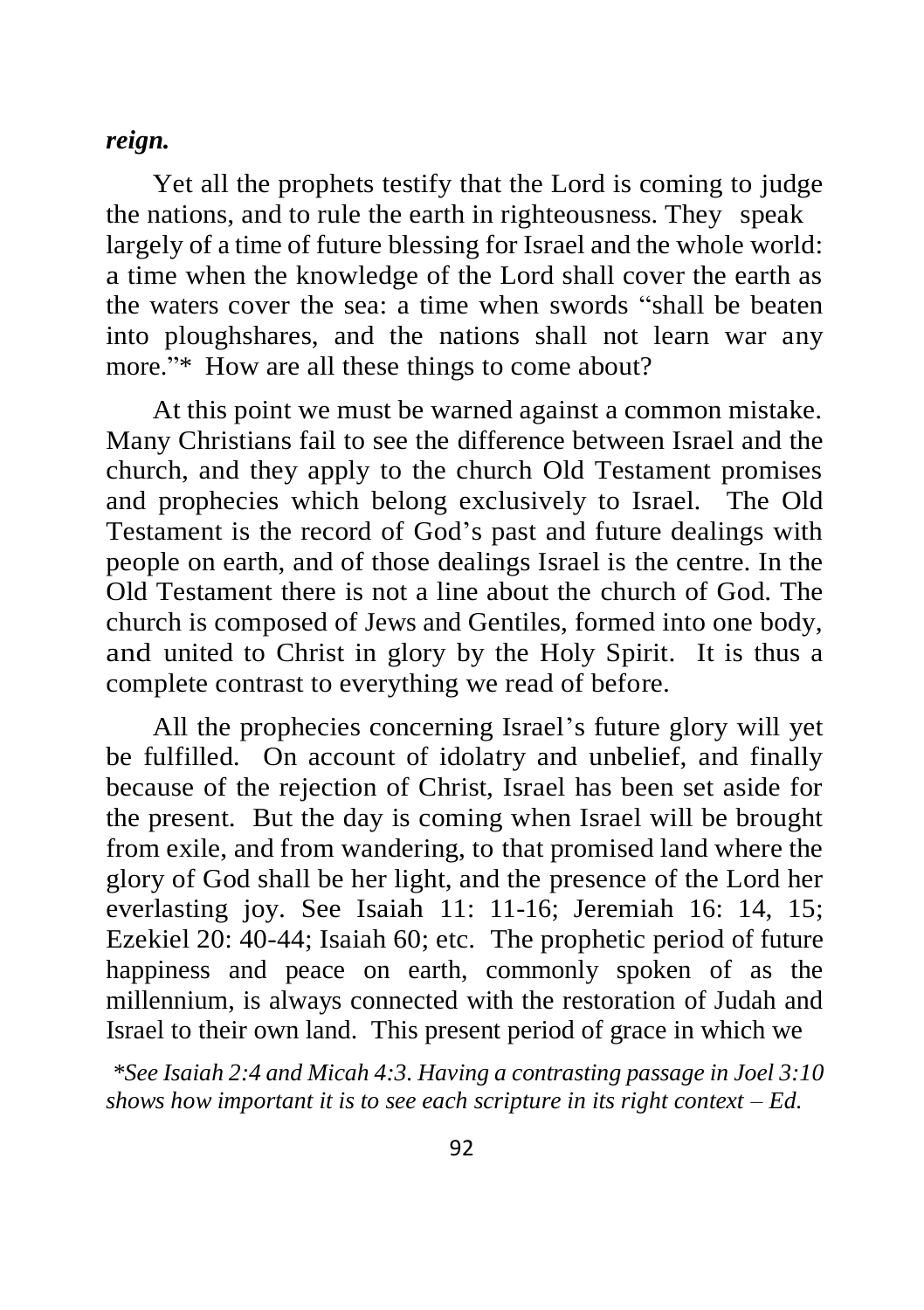live is a gap in God's dealings with Israel. He has laid them aside "until the fulness of the Gentiles be come in" (Romans 11: 25). God is not now dealing with Israel as a nation: He is gathering out a bride for Christ – the church – from among both Jews and Gentiles. But when the church is complete and caught up to meet the Lord, God will resume His dealings with Israel. A number of Jews will be convicted of their sins, and will repent deeply of their individual and national wickedness. They will be brought to acknowledge Jesus as the Messiah, and they will look out for Him to come as their Deliverer and King. They will have to pass through the great tribulation spoken of in Matthew 24, Mark 13 and Luke 21, and will look out for the signs which are there spoken of as preceding the coming of Christ in power and glory.

Many students of prophecy have not distinguished the two parts of the Lord's coming, and have supposed that these things are to happen before He comes for the church. It is an utter mistake for Christians to *look for signs.*\* Before this time of signs, wonders, earthquakes and tribulation begins, the church will be caught up to meet the Lord in the air, and will be happy in His presence during the time of all these terrible disasters and calamities on earth. His own word to the church is, "Because thou hast kept the word of my patience; I also will keep thee from the hour of temptation, which shall come upon all the world, to try them that dwell upon the earth," (Revelation 3: 10).

The period of great tribulation is described in Revelation 6- 18. To read those chapters is enough to make the heart quake: what will it be to go through the terrible realities which are there so vividly described? But where is the church during that fearful time? She is seen on earth up to the end of Revelation 3, but in chapters

\* *As has often been remarked, coming events do cast their shadow before them, but the actual fulfilment of prophecy is another thing – Editor.*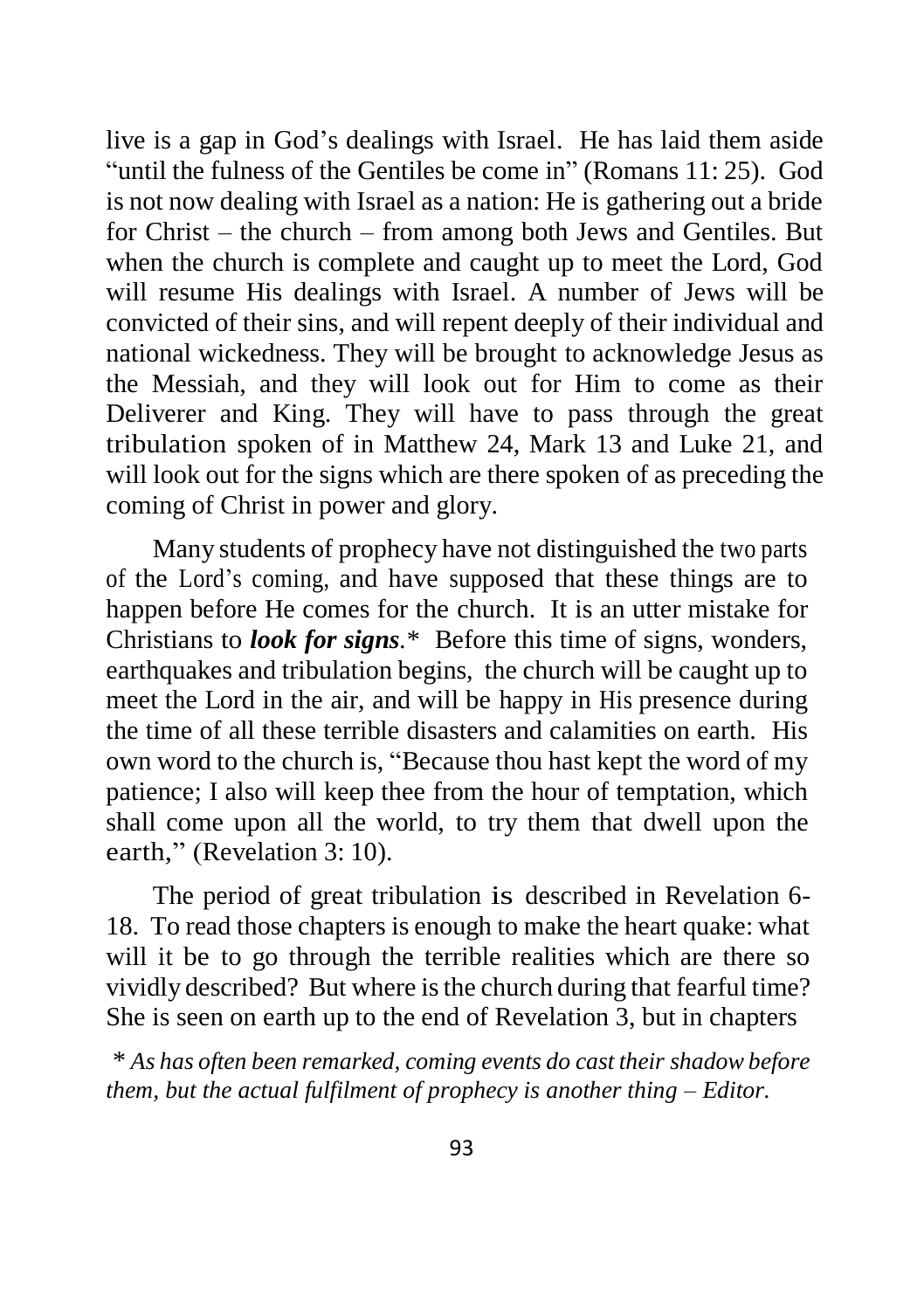4 and 5 she appears in heaven under the figure of four-and-twenty crowned elders round about the throne. God has taken pains to let us see that the church will be complete and in glory before a seal is opened, a trumpet sounded, or a vial poured out.

Then *after* that great tribulation shall all the tribes of the earth see the Son of man coming in the clouds of heaven with power and great glory (Matthew 24: 29, 30). *Then* shall the Lord Jesus Christ be revealed from heaven with His mighty angels, "in flaming fire taking vengeance on them that know not God, and that obey not the gospel of our Lord Jesus Christ" (2 Thessalonians 1: 8). This is the event proclaimed in Revelation 1: 7: "Behold, He cometh with clouds; and every eye shall see him, and they also which pierced him; and all kindreds of the earth shall wail because of him"

*C.A. Coates (1862-1945).*

### **POETIC PAGES**

## **Christian Blessings**

Love of God beyond all telling, Shown in grace so full and free, Able through Christ's perfect off'ring To embrace us righteously.

Rich in mercy, too, our God is, Quick'ning us when dead in sins; E'en with Christ, in Whom our life is – Him, the Firstborn of all things!

Great Thy favour, Father, on us, For we share Thy Son's blest place – *He,* entitled to all honours;  *We,* brought in through wondrous grace!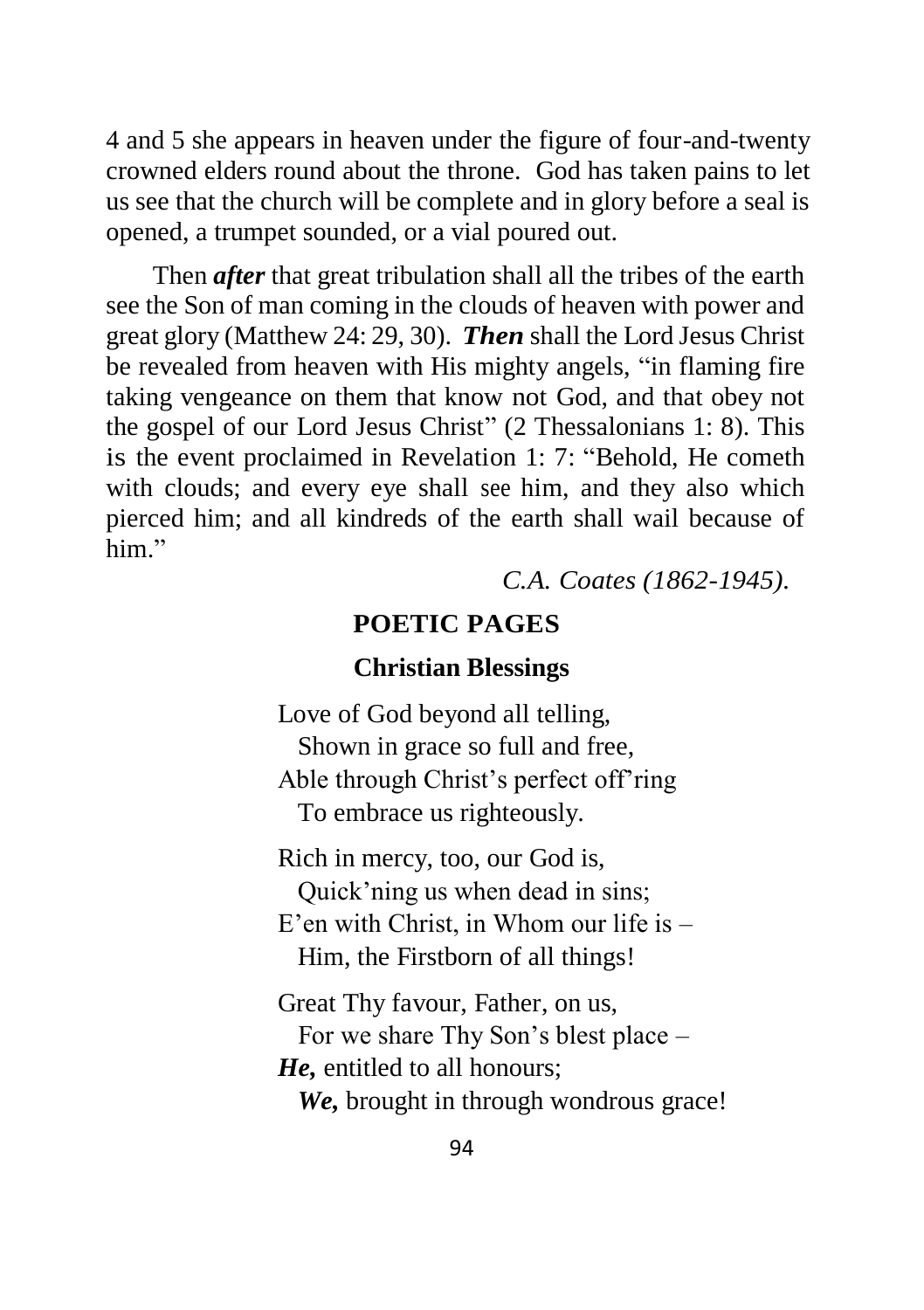Praise, our Father, for Thy Spirit, Earnest He of things to come; Things we shall with Christ inherit When we reach our heav'nly home.

While we wait the longed-for glory, For the meeting in the air, Father, we Thy children bless Thee For Thy detailed, daily care

Shown to us in myriad mercies All expressing love divine. Oh! How precious is the promise:

Safe we are in hands like Thine.

Having too Christ's intercession In His place within the veil, We're sustained in our confession, Knowing joys that never fail! *G.S.B. Composed in hospital 22nd July, 2019.*

## **Hyssop**

"Wash me with hyssop and I shall be clean" – Words from the Bible: and what do they mean? A way of redemption from God was foretold. To captive Israelis in Egypt of old: The doorposts of each house and lintel above Were sprinkled with blood from a lamb they did love. Then God passed over and saw them obey; They were saved from destruction and enemy sway. Hyssop was used to sprinkle this token, Which saved every soul as God had thus spoken. "A root from dry ground" – the hyssop and Jesus; It has to be God's way that cleanses and frees us. */p.t.o*